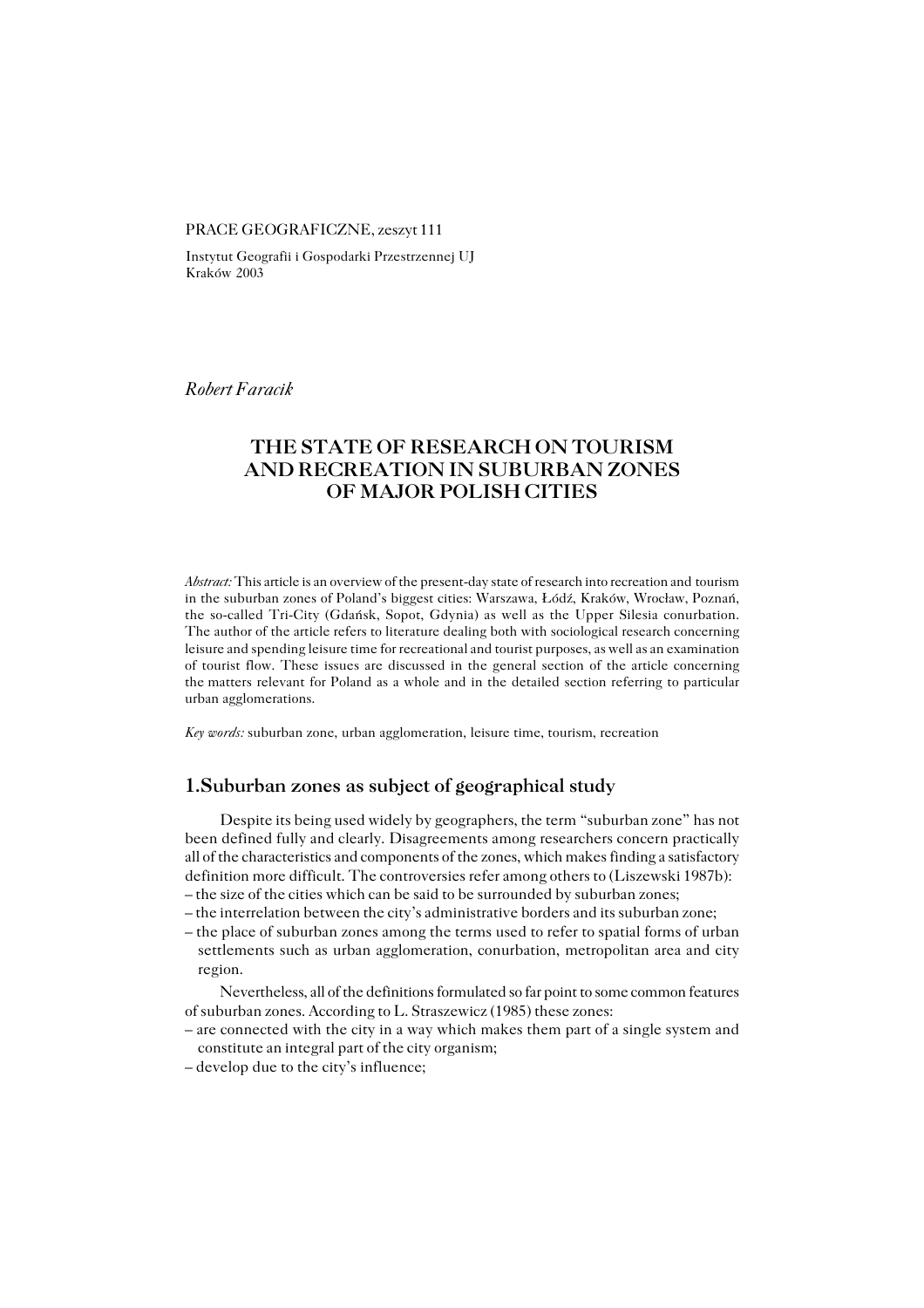– fulfil specific functions, which make it possible for the city to develop or even exist; – contain satellite towns and housing estates inhabited by people who work or study in the city.

Some authors (Suliborski 1985) point out that, in fact, we have to deal with various types of suburban zones (different homogenous areas lying in the city's vicinity), forexample the food−growing zone, the housing zone, the recreation zone, the commuting zone, etc. The type of "suburban zone" corresponds to the functions that the zone plays for the city's inhabitants and the economy. The territorial scope of the particular types ofzones varies, which is a consequence of the specific functions they perform. For example, the recreation zone of a city may cover much more territory than its specialised agricultural zone. Consequently, the particular functional zones may overlap territorially, which results in the creation of complex (multifunctional) zones, or they may exclude each other, which creates functional specialisation.

All of the authors dealing with the subject stress unanimously that one of the most basic functions of the suburban zone is the recreational function. They also point out that the appearance of recreation areas and the construction of holiday houses have laid, insome cases, the foundation for a future suburban zone. A suburban zone thus created meets the demand for weekday, weekend and holiday recreation.

Recreation in open spaces and weekend outings have always been a characteristic element of city residents' lives. The commonness and intensity of these phenomena prove that they are a result of a permanent social need. The appreciation of the recreational function of green areas and open spaces, which constitute a base for such kinds of activities, makes them become most significant factors in the creation of the spatial and functional structure of both the urban and suburban areas.

In suburban areas we can observe various forms of tourist flow, not necessarily connected with recreation in a direct way. What is developing rapidly is "cognitive" tourism, in which case school (educative) tourism (excursions from city schools to suburban areas) is of prominent importance. Also the number of patients in health resorts is growing, as is religious tourism connected with sanctuaries and other holy places located in suburban areas. Suburban areas are also more and more often becoming places of overnight stay for tourists visiting the central city.

## **2. Leisure and leisure activities pursued for recreational and tourist purposes by residents of Polish cities**

It has to be stressed at this point that the notion of "leisure", similarly to the above described notion of suburban zone, is not interpreted consensually in scientific milieus, therefore different authors use their own classifications or subdivide "leisure" into subcategories (Kamiński 1965).

For the purposes of this paper we have taken into consideration only spending leisure time for recreational and tourist purposes, assuming that the daily and weekly character of these leisure activities is related directly to the function which suburban areas play in this respect (suburban zone).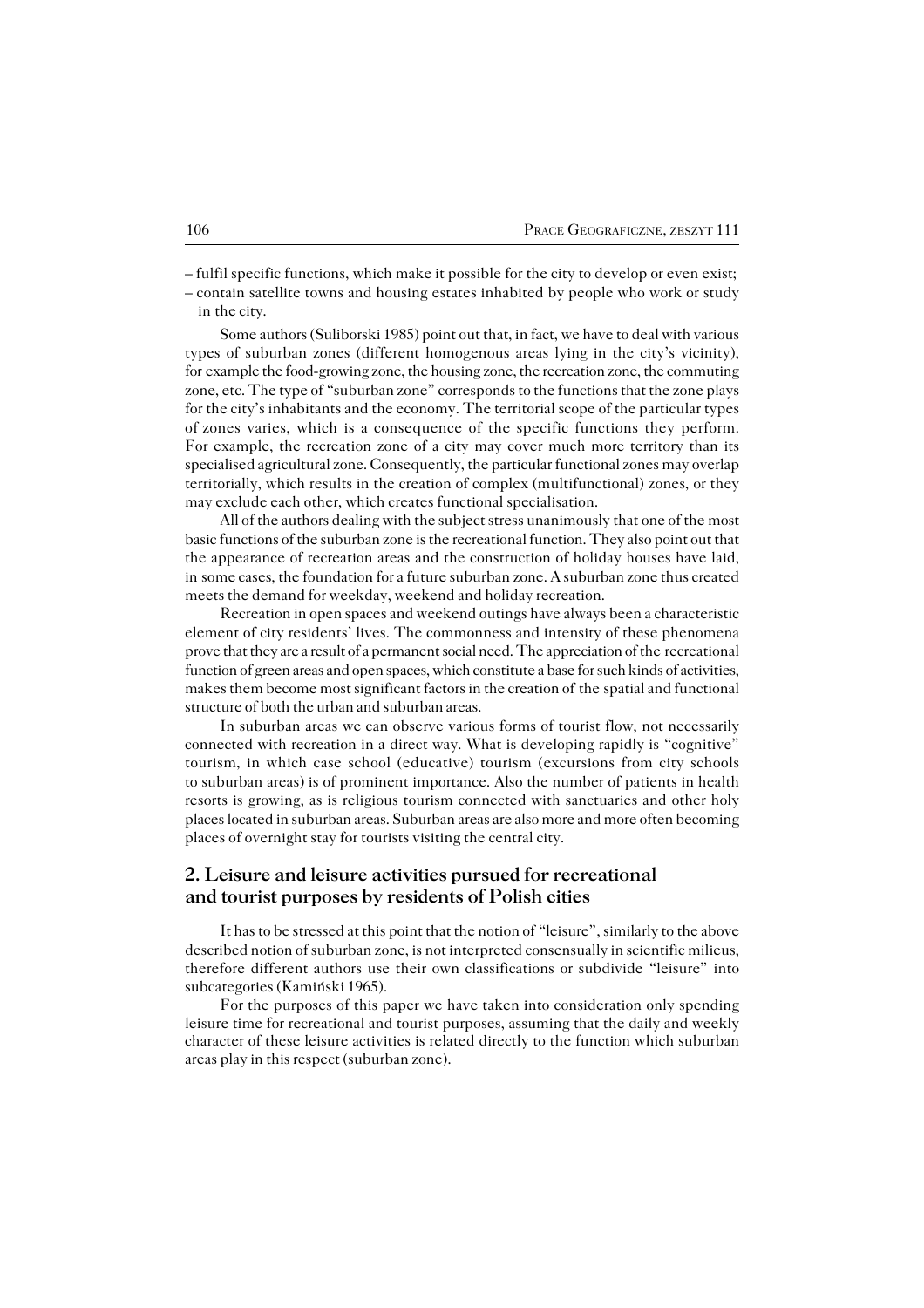In Poland interest in leisure dates back to 1925, when K. Korniłowicz started his research on the leisure of city residents, especially of the working class (Czajkowski 1979). The first publication dealing with this subject was written by W. Prażmowska− Ivanka (1937), who was an employee in the Institute of Social Sciences headed by K. Korniłowicz.

In the post−war period, research into city residents' leisure was carried out on awide scale and it covered a number of different areas (Toczek−Werner, Sołtysik 1997): – the specification of the leisure activities occurring in people's time budgets;

- the degree of participation in particular types of activity;
- the time assigned to each of the activities;
- the frequency of the occurrence of a given activity in an individual's (group's) behavioural structure.

The research has become more and more widespread since the 1960s, when voluminous studies concerning sports, recreational and tourist activities in the time budget of city residents were published (Skórzyński 1962, 1965, 1969). The number ofpublications reached its zenith in the 1970s (Dziewulak et al. 1970, Dziewulak et al. 1977; Saar et al. 1972; Kobus Wojciechowska 1973, Konwicka 1976, Koprowska 1977, Wnuk−Lipiński 1972). The growing trend is also reflected in the high number of scholarly conferences organised at the time. It is worth mentioning, among others, the cyclical scholarly conferences on recreation after work and school held in Zielona Góra (*Sprawozdanie z sesji*..., 1965; *Model wypoczynku...*, 1974; *Problemy realizacji wypoczynku*..., 1971). The assumption by the Academy of Physical Education in Poznań of a co−ordinating role in the academic research conducted under ministerial auspices and concerning the study of leisure time resources, leisure activities in different human environments as well as the examination of the function of physical recreation in preventive medicine, resulted in a series of scholarly conferences (*Czas wolny i rekreacja*..., 1976, 1978, 1979). The conferences presented the results of the research conducted in various academic centres throughout Poland and they concentrated on the following subjects:

– the leisure and recreation of different social groups;

- the analysis of the advantages of various recreational forms;
- the examination of the preventive functions of recreation for various professional groups;
- scholarly analysis of the environmental factors of recreation serving as the basis for programming recreation in a rational way and without detriment to the natural environment;
- economic and legal aspects of recreation.

A large percentage of the research conducted at the time also concerned the leisure of children and youths (*Czas wolny dzieci*..., 1978) and the issue of recreation−propagating education (including the role of school in this respect).

Whereas until the 1970s research had concentrated on the working class, since the1980s one can observe a growing interest in other professional, social and demographic groups. The study at the time comprised among others: students (Mikosz, Hanusz 1983; Nazimow−Krakowska 1994; Biernat 2000; Umiastowska, Pławińska 2000; Sołtysik 2000;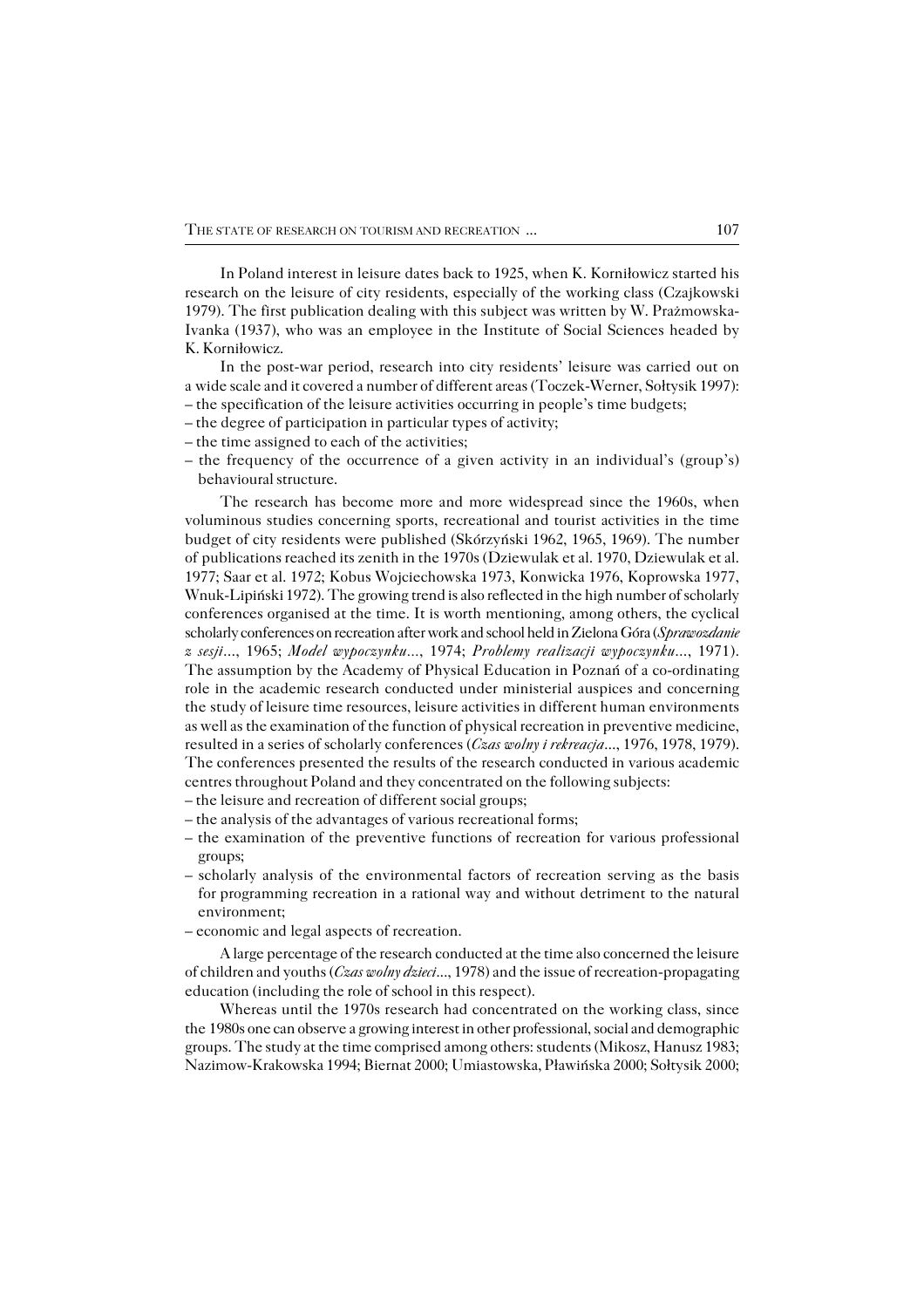Zawadzka 1991a, 1994), teachers (Jodłowska 1981, Zawadzka 1989, 1991b), the elderly (Klementowski 2000; Zawadzka 1995, 2000), persons of productive age (Wyrzykowski 2000) and the disabled (Fudała 1987; Pichalski 1988; Marchewka 2000).

The political and economic changes that took place in Poland in 1989, which created large differences in people's time budgets and a greater variety of leisure activities, made scientists apply new methods of investigating the phenomenon (Grell et al. 1995; Marak 1997; Marak, Wyrzykowski 2000). This resulted, among others, in the scholarly conferences organised by Wrocław's academic centres: The Academy of Physical Education and The Academy of Economics (*Koncepcja badań*...1997; *Studia nad czasem wolnym*... 2000) as well as by two schools in Poznań: The Academy of Physical Education and The Higher Military School (*Aktywność rekreacyjna*..., 2000).

More materials concerning the subject are provided by The Central Statistical Office, which has conducted research, since the 1970s, on time budgets (Słaby 2000) and on the participation of Poles in tourist and recreational activities (Latuch 2000).

## **3. Weekend (holiday) recreation**

The problems connected with weekend (holiday) recreation used to occupy researchers mainly in the 1960s, 1970s and in the early 1980s. It was then that a number of scholarly works on this subject were produced. These can be subdivided into several groups according to the subject matter they deal with. A large percentage of the works concern the types of weekend outings and leisure activities pursued during such outings (Saar et al. 1972; Skórzyński 1974; Dziewulak et al. 1977; Adamczuk, Walicki 1977; Zürn 1977b; Bagiński 1979; Bosiacki 1982; Proczkowska, Mączewska−Pilch 1980; Wawrzyniak 1980; Dębski 1982; Jelnicka 1984; Zdebski 1991). The problems concerning the organisation of weekend outings were dealt with *inter alia* by E. Skarzyńska (1980) and J. Falkiewicz (1978), whereas recreation in state−owned companies was discussed, among others, in the collective work entitled *Rekreacja w zakładach pracy* (1976), which contains a collection of articles concerning the organisation and structure ofrecreation (in this case weekend recreation). A number of works deals with the spatial organisation of weekend tourist flow in suburban areas (Matczak 1981, 1987b; Proczkowska 1981). It is worth mentioning in this context the attempts to establish methods of measuring weekend tourist flow by means of representative research (Zürn 1977a) or the analysis of railway ticket sale−figures (Gajdzik, Bytnar−Suboczowa 1973).

The issues connected with recreation (also weekend recreation) constituted the subject matter of numerous scholarly conferences such as the series of conferences in Zielona Góra (*Sprawozdanie z sesji*..., 1965; *Model wypoczynku...*, 1974; *Problemy realizacji wypoczynku*..., 1971), or the conference entitled *Problemy wypoczynku świątecznego – Lublin 13−14 XII 1976*. The papers from this conference were published in *Zeszyty Naukowe AWF* (Scholarly Journals of The Academy of Physical Education in Wrocław) in 1980.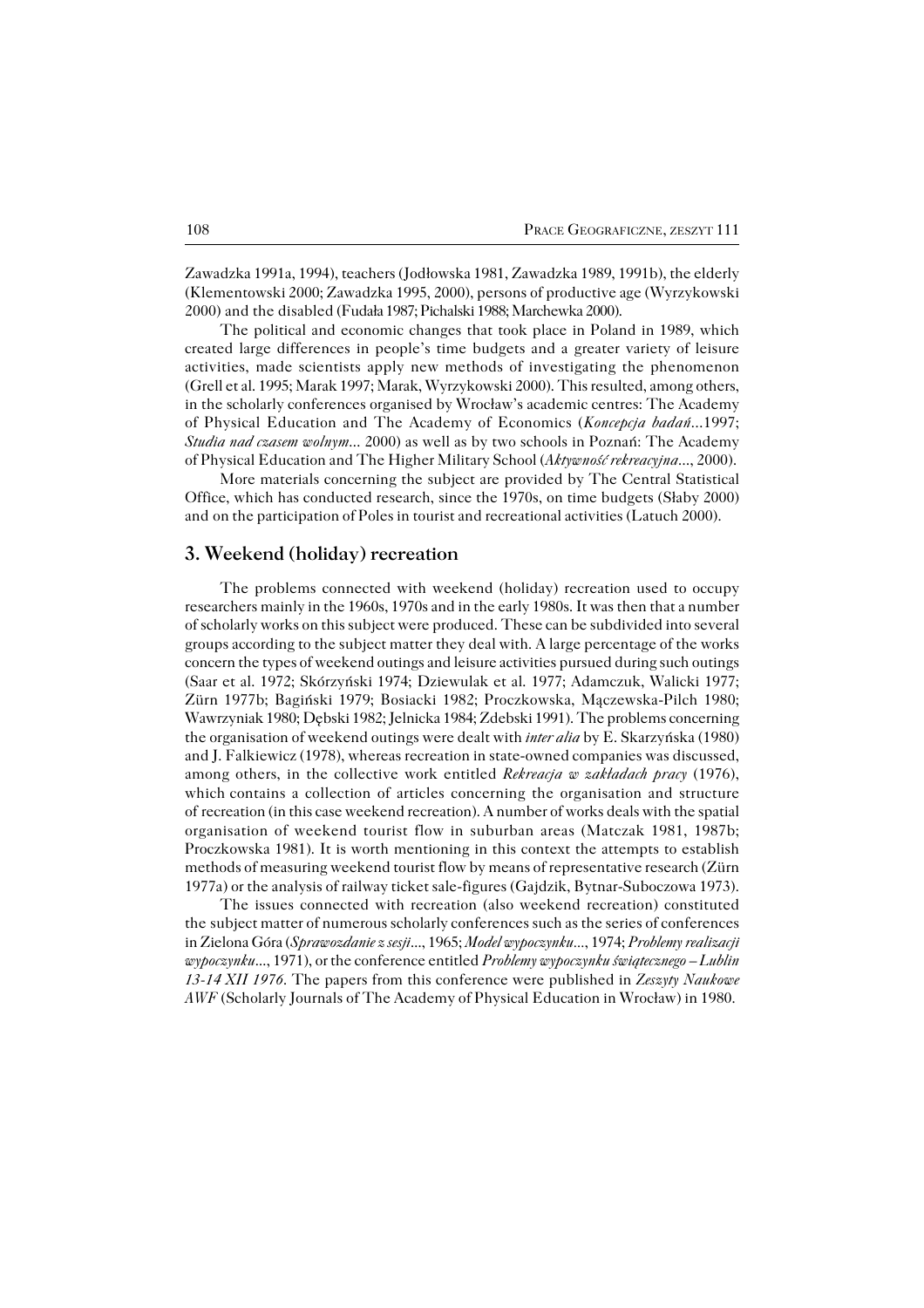## **4. Developing and organising suburban zones for recreational and tourist purposes**

The spatial organisation of holiday (weekend) recreation in big cities is the subject of detailed works published mostly in the 1960s and 1970s. These mostly present model solutions to the problem (Ptaszycka 1964a; Szuszkiewicz et al. 1965; Wysocka 1970, 1974; Kuczyński 1976; Suboczowa 1977; Sokół−Aulich 1979; Dębski 1978, 1980; Stachowski 1982; Kowalczyk 1993). In this respect two books clearly come to the fore: one by S. Rutkowski (1975) dealing with the methodology of spatial planning of recreation areas within large cities, and one by W. Kosiński (1981) discussing the spatial organisation of weekend recreation on the basis of the example of Southern Poland. The latter book was a continuation of the author's doctoral thesis (Kosiński 1976). Also the works by B. Król are noteworthy (1975, 1980, 1981, 1985). They discuss the process of designing and shaping the spatial structure for recreation in suburban areas. Health resorts located within the range of influence of large cities are discussed in the work by E. Wecławowicz− Bilska (1998).

Another trend in scholarly research is reflected in the publications concerning the environmental valorisation and the environmental factors in establishing suburban recreational areas (Albrecht 1969; Czarnecki 1970; Wysocka 1970; Warszyńska 1974; Biernacki 1979; Dobrzyńska 1980; Paszyński 1980; Zątek 1980; Szczęsna, Bogdański 1981, Deja 1982). A number of works on these topics deal with the forms of tourist development (Sewerniak 1979; Tomaszewski 1981), and especially with holiday recreation centres (Tomaszewski 1968, Rogalewski 1970; Proczkowska 1980). The work by M. Drzewiecki and colleagues (1988) is an example of a new kind of approach tomethodological and conceptual study of the recreational development of large cities and their suburban zones (Bydgoszcz).

A separate issue in this context is the question of second homes as a form of tourist development. The beginnings of the research on this topic go back to the 1970s (Stachowski 1974; Bobryk 1979; Rogalewska 1980; Śliwińska−Ładzińska 1981; Henclik 1983; Legienis 1985). However, the greatest interest in this subject could be observed in the 1980s and 1990s. The most prominent researchers dealing with the subject are A. Kowalczyk (1994) and the employees of the Chair of Urban and Tourism Geography at Łódź University (Liszewski 1989, 1991).

An important event worth mentioning in this context was the conference of theCommittee of Tourism and Recreation Geography at The International Geographical Union, which convened in Łódź in 1983. The leading subject of the meeting was tourism and recreation in the vicinity of large cities (*Tourisme et...,* 1983). In Warsaw the same year a scholarly session was held on "modelling the landscape of suburban zones," during which a number of the participants who discussed the development and modelling of suburban areas laid a considerable stress on tourism and recreation (*Kształtowanie krajobrazu*..., 1983).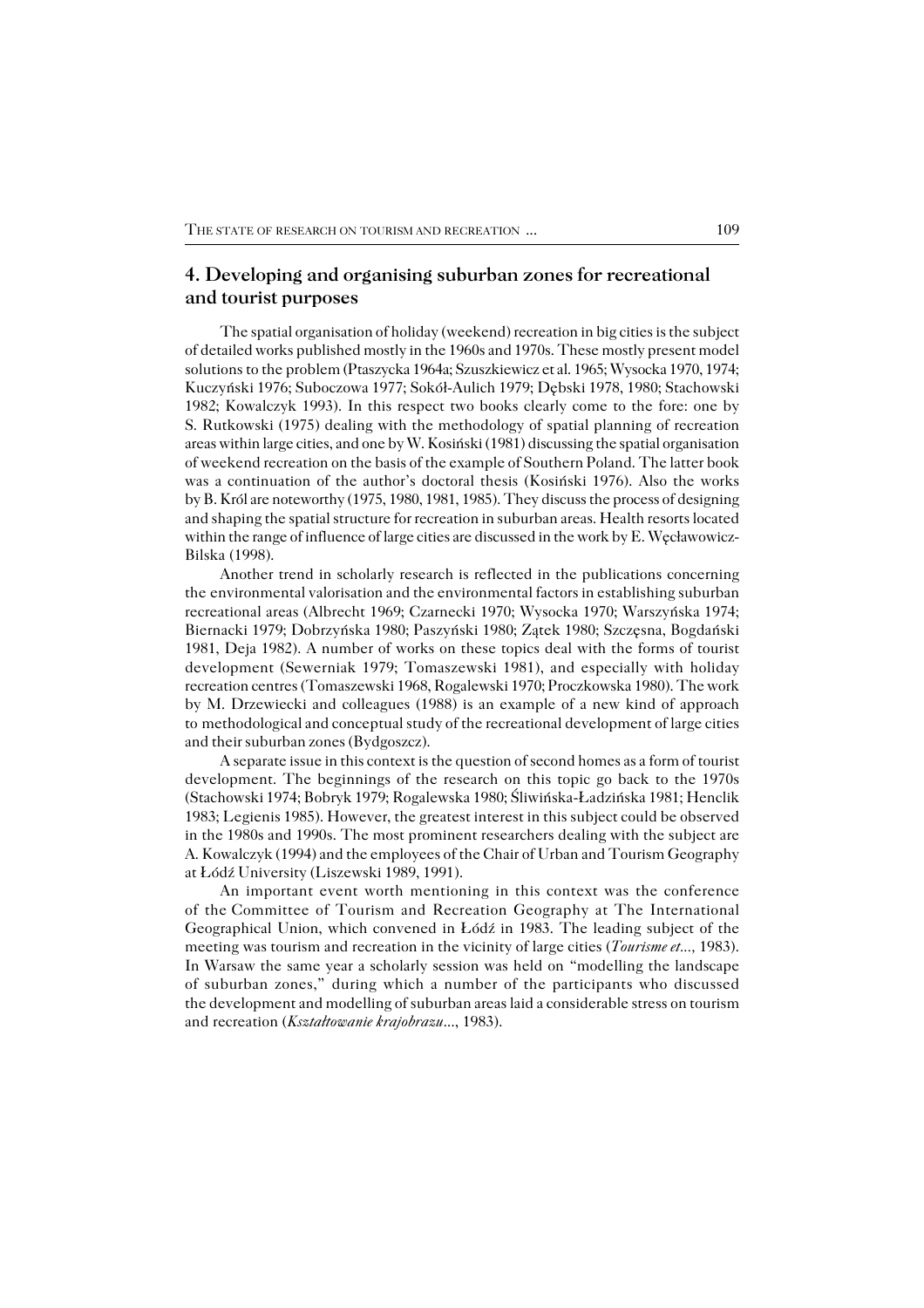# **5. Recreation and tourism in the suburban zones of Poland's major cities**

The description of tourism and recreation in suburban zones in geographical terms has become a major research trend in Polish academic centres. It should be noticed atthis point that of all the major city agglomerations in Poland, Łódź, Poznań and Warszawa have been examined in the most comprehensive way. However, there is alack of general scholarly works on the subject (Dziegieć, Liszewski 1984; Jakóbczyk− Gryszkiewicz 1995, 1998) and even a greater lack of comparative studies.

### **5.1. Warszawa**

A vast majority of the works dealing with Warsaw's suburban areas date back to the 1960s and 1970s. Basically, the research on this topic concentrated on the following issues:

- environmental factors in organising recreation (Karney 1963; Solińska−Górnicka 1973, Biernacki 1979; Szczęsna, Bogdański 1981; Krzymowska−Kostrowicka et al., 1991);
- needs of Warsaw's inhabitants concerning holiday recreation (Król, Włodarska 1970; Dziewulak et al. 1977);
- organising recreation in suburban areas (Król 1965, 1971, 1975; Król, Włodarska 1974; Wysocka 1970; Chmielewski 1970);
- forms of tourist development, especially the development of recreation centres (Kozłowski 1962; Medwid 1967; Król, Skolimowska−Król 1976).
- In the 1980s and 1990s A. Kowalczyk (1986, 1990a, 1990b, 1994) conducted research on second homes in Warsaw's suburban areas. His research concentrated in particular on the territorial and social aspect of the phenomenon and it resulted in the creation of models for locating suburban recreation facilities (Kowalczyk 1993).

#### **5.2. Łódź**

From the scholarly point of view, the suburban zone of Łódź is one of the most thoroughly examined suburban zones in terms of tourism and recreation. In the 1970s scholarly works were written which deal with environmental valorisation (Dubaniewicz 1977, Dubaniewicz et al. 1971). However, we owe the present−day state of research tothe employees of the Chair of Urban and Tourism Geography at Łódź University, who started a wide−scale research on the subject in the 1970s. The research is closely connected with A. Matczak, who began a series of in−depth studies by writing his doctoral thesis (Matczak 1981). These studies dealt among others with environmental aspects ofrecreation (Matczak 1986c), holiday houses (Matczak 1986a, 1995), transport accessibility of suburban areas (Matczak 1986b), tourist flow (Matczak 1987b), the absorption potential of the natural environment (Matczak 1988) and the role of tourism and recreation in the process of regional integration and development (Matczak 1994). His most notable works include in particular those describing the recreational function of suburban towns and villages (Matczak 1981, 1984, 1987a, 1991a), the development ofthe recreational function of suburban areas over time and the changes taking place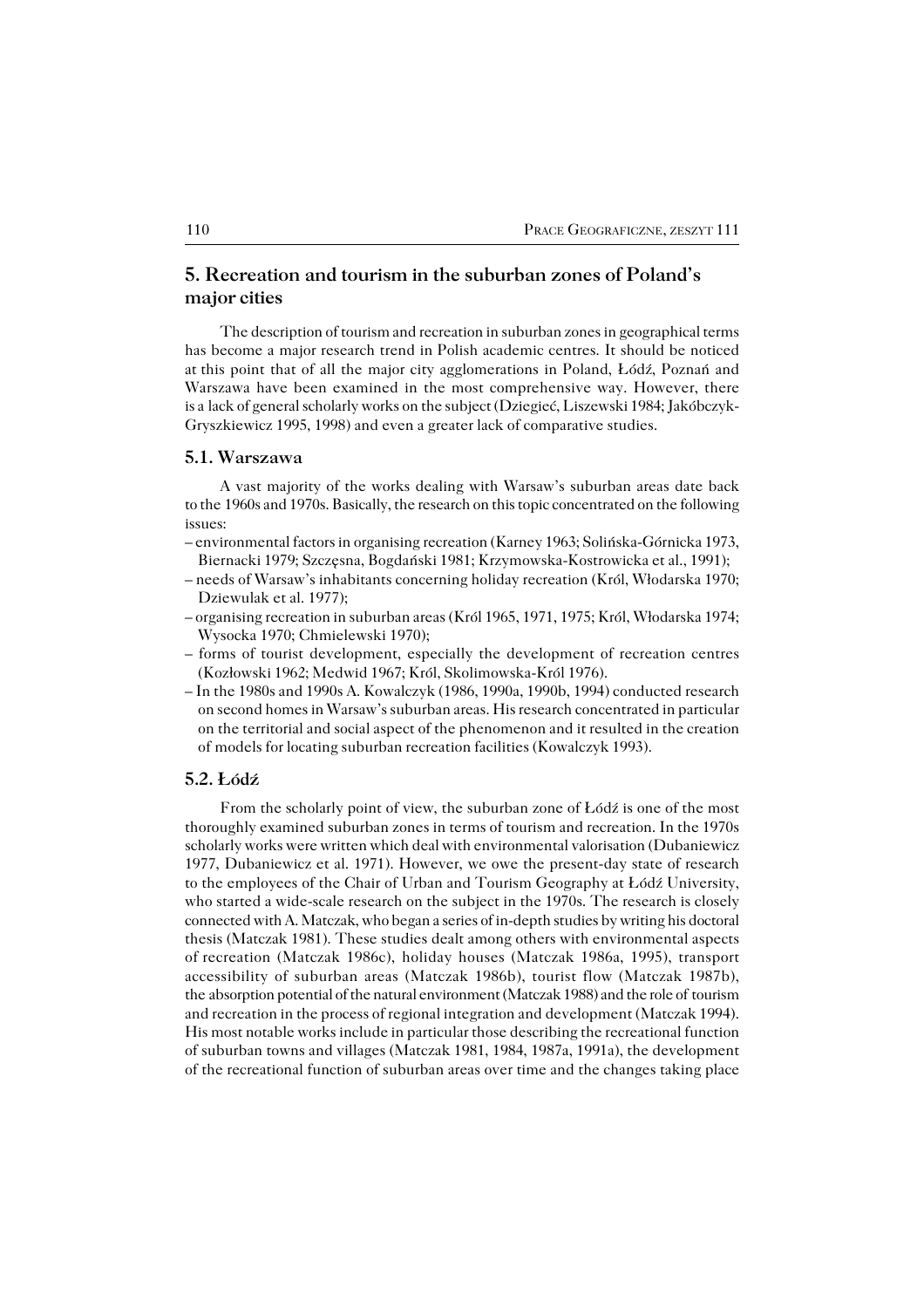insuburban towns and villages due to the growing importance of their recreational function (Matczak 1991b, 1995).

The issues connected with settlement for tourist and recreational purposes were also analysed by S. Liszewski (1987a) and other researchers from academic institutions in Łódź. Their research resulted, among others, in the organisation of a scholarly seminar on this subject (Fischbach 1987). The most recent publications on the topic include R. Szkup's doctoral thesis (2001), which deals with the development of suburban recreation areas on the basis of the example of the city's western suburbs.

### **5.3. Kraków**

Of all the general scholarly works concerning tourism in Kraków's suburban zone the works by A. Ptaszycka (1964b), T. Jarowiecka (1974), J. Warszyńska (1978) and J. Warszyńska and A. Jackowski (1971, 1979) are of prominent importance. A vast majority of these publications concern the development of tourism and recreation in the context of natural environment (Nowak 1974; Warszyńska 1974, 1978, 1989; Warszyńska et al. 1991; Guzik 1993; Ostrowska, Guzik 1993), also the development of tourism in protected areas (Ptaszycka−Jackowska 1974; Bogdanowski 1981). Organising weekend tourist flow for recreational purposes in Southern Poland (also in the suburbs of Kraków) is discussed by W. Kosiński in his work (1976).

As far as sociological studies dealing with leisure are concerned, mention should be made of the extensive work by E. Sarr and his colleagues (1972) and M. Zürn (1975) on how Kraków's people spend their weekends. The more recent studies on the subject include among others the works by A. Bator (1991), P. Różycki (2000) and A. Gaweł (2000). The development of Kraków as an industrial centre gave rise to the publication of works dealing with weekend recreation of the employees of selected state−owned industrial companies (Borkowski 1976; Groch, Kurek 1989).

*Zarabie*, the recreation area for Myślenice and the most popular holiday centre in the region, has already been given much attention in several works (*Korzystający z ośrodka*... 1971; Groch 1977; Kołomyjska 1985). The tourist flow has also been examined for the Ojcowski National Park (Gaś 1998; Partyka 2002) and the Jurassic Landscape Parks (Musielewicz 2002), where a large percentage of tourist flow in Kraków's suburban areas concentrates. The Town of Krzeszowice, as a health resort within Kraków's range of influence, has been studied among others by B. Majewska− Maszkowska (1970), M. Holewiński (1982, 1983), M. Kornecki (1985) and E.Węcławowicz−Bilska (1998).

Another group of works comprises publications concerning tourist infrastructure: accommodation facilities (Ostrowska 1993), second homes (Groch 1977; Hornung 1981; Gaś 1997), accessibility of suburban areas for means of transport (Piśkiewicz 1980, Faracik 2000) and tourist trails (Solska−Borytańska, Borytański 1979).

#### **5.4 Wrocław**

A large number of works dealing with Wrocław concern geographical factors in the development of weekend and holiday recreation of the city residents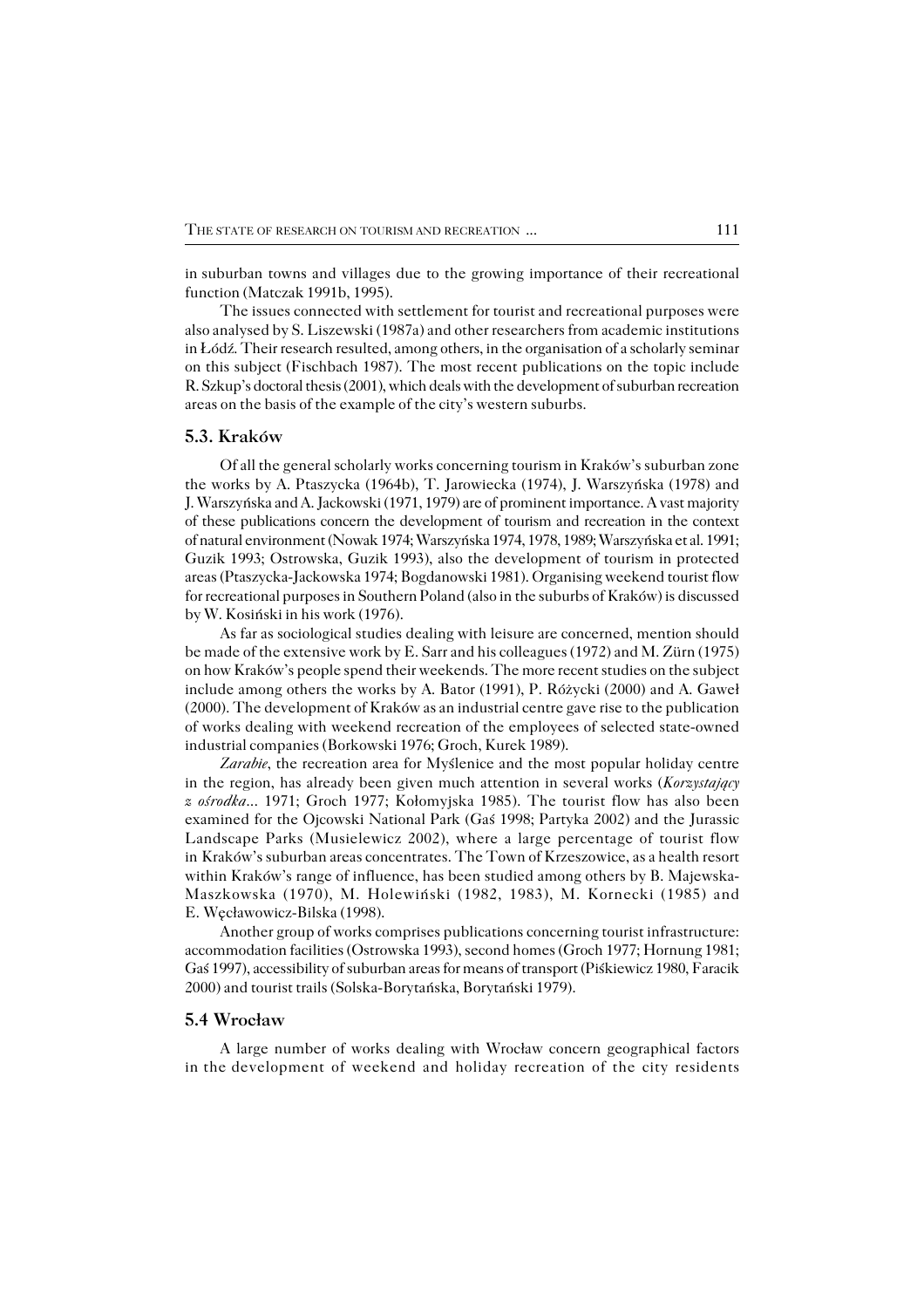(Wyrzykowski, Terenkoczy 1980; Terenkoczy 1984; Wyrzykowski, Czerwiński 1991; Klementowski, Mikułowski 1997). The 1980s saw a considerable intensification ofresearch concerning weekend tourism of the employees of selected industrial companies in Wrocław (Hasiński et al. 1980), and since the 1990s one can clearly observe a growing interest in leisure and spending leisure time for recreational and tourist purposes following the political and economic changes of 1989 (Wyrzykowski 1994; Jasiński, Zarzycki 1997, Marak 1997, 2000; Klementowski 2000; Marak, Wyrzykowski 2000).

#### **5.5. Poznań**

Poznań is the second city after Łódź which has very rich scholarly literature concerning its suburban zone as a place of recreation for the city's inhabitants. A large stress in this research is placed on environmental issues, especially on the environmental aspect of locating recreational areas. The most noteworthy publications on the subject include the works by T. Bartkowski (1974, 1980) and W. Deja (1979, 1980, 1981, 1982, 1983b, 1984, 1985, 1986, 1991).

Another trend in the research involves investigating the leisure, recreation and tourist activity of the residents of Poznań. The publications on this subject date back mainly to the 1960s and 1970s (Czarnecki 1968; Różycka 1968, Erdman 1976, 1977). The spatial concentration and organisation of the tourist flow in Poznań's suburban zone are discussed among others in the works by Biderman (1979, 1980) and S. Bosiacki (1983).

In the 1980s a number of works were written which deal with the development ofthe accommodation facilities in Poznań and its environs (Garczarczyk 1980; Biderman 1981), second homes (Dębski 1980) and the accessibility of the suburban areas for means of transport (Deja 1983a).

## **5.6. Tri−City (Gdańsk–Sopot–Gdynia)**

The doctoral thesis written by A. Korowicki (1984) provides a comprehensive study for the Tri−City. It deals with the methodology of delimitation of the Tri−City's tourist facilities on the basis of a number of data concerning the natural environment and the existing tourist facilities used by the Tri−City's inhabitants. The works by K. Tylman (1980) deal with holiday houses on the territory of the former Gdańsk Voivodeship. Limited research on the topic has also been conducted on issues connected with leisure and leisure activities pursued by the employees of Gdańsk's state−owned companies (Piękoś 1979; Możaryn 1980).

## **5.7. Upper−Silesia Industrial District**

On account of the specific character of its conurbation, the Upper−Silesia Industrial District clearly differs from the other urban agglomerations in Poland. Owing to its large size, the accessibility of the recreational areas on the city outskirts is limited. Therefore the research in this case concentrates largely on The Green Belt around the district (*Zagospodarowanie rekreacyjne*..., 1970; Litewka 1971; *Zasady i koncepcje zagospodarowania...*, 1971; Krauz 1979; 1982, 1985). The environmental aspects of the recreational development in the area are discussed among others in the works by K. Dubel and K. Szczygielski (1982)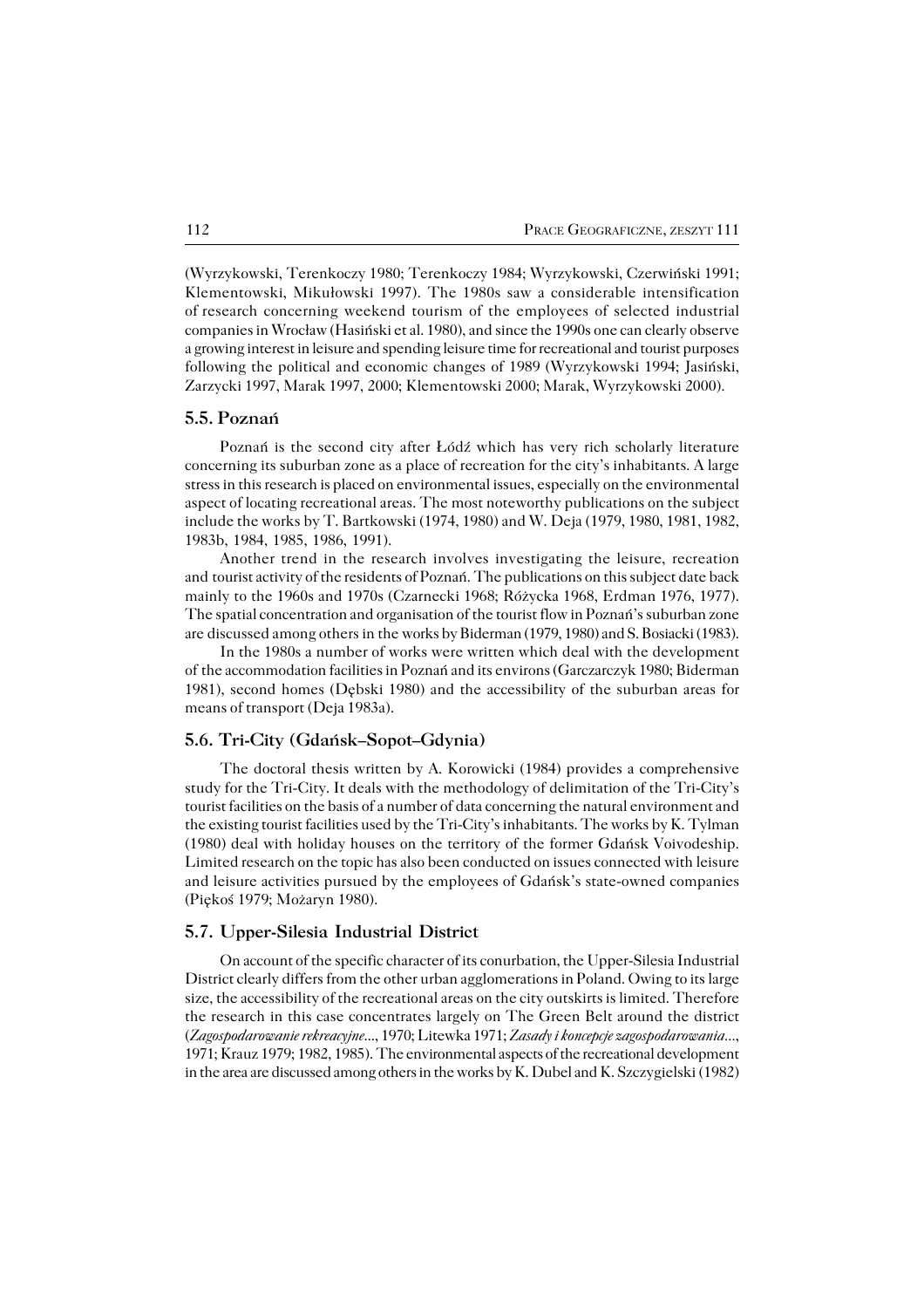and J. Warszyńska et al (1986). A large number of relevant publications deal with the models for organising after−work and weekend recreation onthe territory of the Upper− Silesia Industrial District and its fringes (Friedl 1965, 1972; Dziewoński, Tomaszewski 1965; Dziewoński 1970; Szymańska 1979; Hyrczak 1980; Szczepańska 1995).

## **6. Summary**

The Polish scholarly literature dealing with tourism and recreation in suburban areas is very rich. A distinct majority of such publications date from the 1960s, 1970s and early 1980s. The interest in this subject at the time was largely due to political and historical factors. At the time, the authorities focused mainly on the working class of state-owned companies, which was reflected in scholarly research in Polish academic centres. The research was interdisciplinary in character and was conducted by geographers and other researchers in the field of natural sciences who focused on the environmental factors of the development of tourism and recreation aimed at physical and mental regeneration. Sociologists and pedagogues focused their attention on leisure and leisure time and on the way various social and professional groups spend their leisure time, including relaxation and tourism. Urban planning and architectural studies in this field have been particularly extensive. They resulted in a number of projects concerning the organisation of tourist flows in cities themselves and also in their suburban areas. Naturally, the majority of the research concerned the above−mentioned largest agglomerations in Poland. Apart from the major urban centres, the research covered smaller towns (important industrial centres though) such as Tarnów, Białystok, Kielce, Gorzów Wielkopolski, Słupsk, Legnica (*Legnicko−Głogowski Okręg Miedziowy –* Legnica and Głogów Copper Mining District).

From among all Polish cities, Łódź and Poznań undoubtedly stand out in terms of the number of publications in this field, notably geographical literature. Warsaw asthecapital city and the largest Polish city, as well as the Upper Silesia Industrial Centre, boast a large number of with urban planning studies.

In the 1980s, and even more conspicuously in the 1990s, the interest in the subject dwindled. The political changes which took place in Poland after 1989 made scholars change their scope of interest, especially as far as the social sciences are concerned. Itwas only towards the end of the 1990s that new publications dealing with the subject started to appear, especially those dealing with leisure time, which should be attributed to the clear changes in Pole's lifestyle in the new economic and social conditions. All this suggests there is a need for new methods of studying the phenomenon.

Unfortunately, a relatively low percentage of research conducted currently refers to the suburban areas themselves, despite the fact that the dynamic changes which have taken place in the economic and social life in Poland seem to be the most clearly visible in the cities and their suburban areas. The latter slowly cease to perform recreational functions, which is taken over by places outside the city. The progressing urbanisation poses a threat to this basic function of suburban areas. It is therefore necessary to extend both the environmental and social studies regarding recreational and tourist functions of these areas.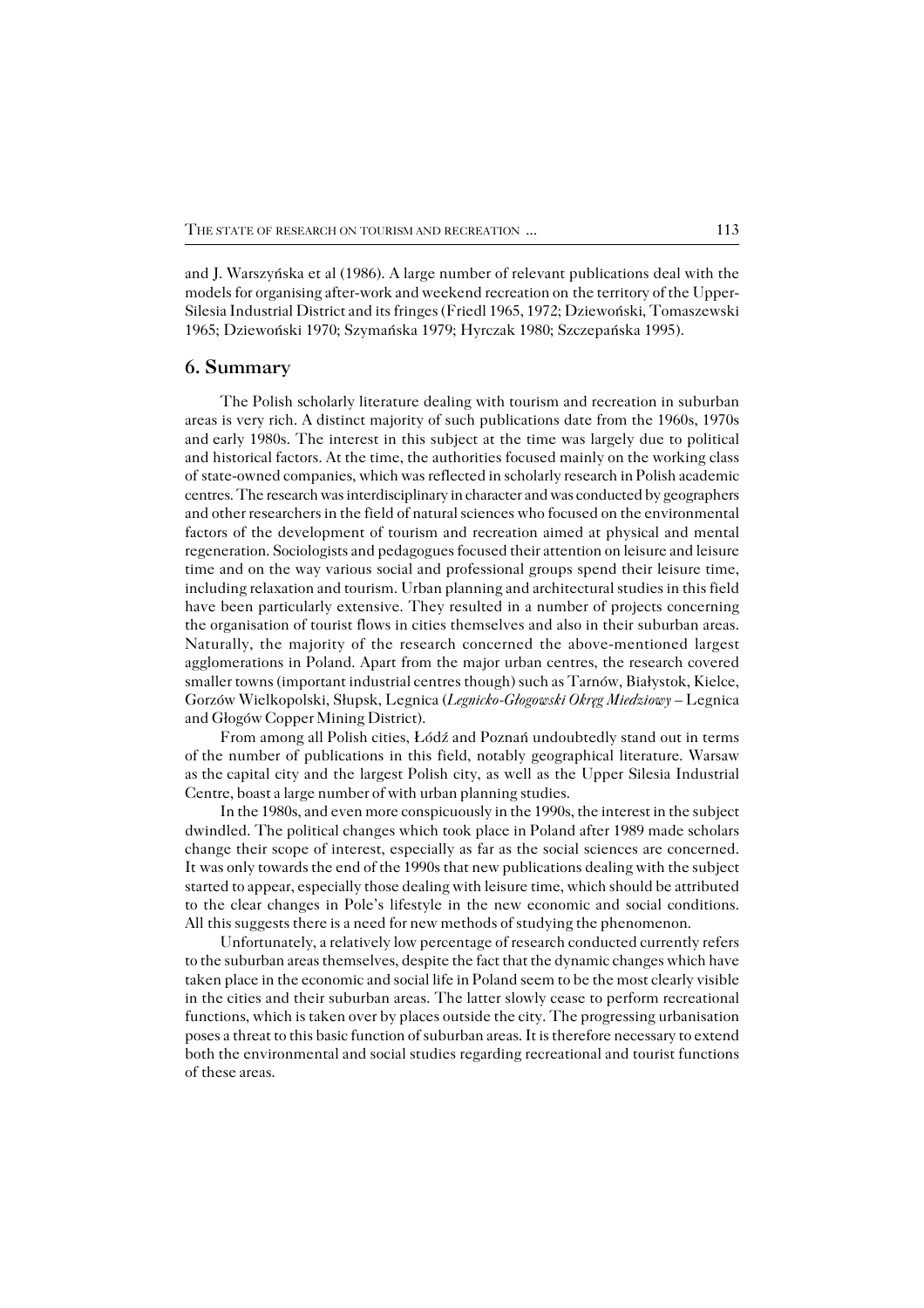### **References**

- Adamczuk L., Walicki R., 1977, *Style wypoczynku weekendowego*, Zesz. Nauk. Inst. Turystyki, 5, 45−55.
- *Aktywność rekreacyjna, sportowa i turystyczna w różnych środowiskach społeczno−zawodowych. Diagnoza i propozycje rozwiązań*, 2000, I. Kiełbasiewicz−Drozdowska, M. Marcinkowski, W. Siwiński (red.), Polskie Stow. Nauk. Animacji Rekreacji i Turystyki, Poznań.
- Albrecht E., 1969, *Próba oceny stopnia atrakcyjności terenu dla potrzeb wypoczynku świątecznego*, Wiadomości Statystyczne, 8, 24−27.
- Bagiński E., 1979, *Preferencje ludności miejskiej dotyczące wielkości miast i dostępności przestrzennej miejsc pracy, usług i wypoczynku,* [w:] *Miejsce zamieszkania a miejsca i rodzaje wypoczynku*, Prace Nauk. Inst. Architektury i Urbanistyki Politechniki Wrocławskiej, 16, Monografie, 8, 81−92.
- Bartkowski T. 1974, *O atrakcyjności dla rekreacji środowiska geograficznego w woj. poznańskim*, Kronika Wielkopolski, 2 (3), 71−83.
- Bartkowski T., 1980, *Podmiejskie obszary rekreacyjne w ramach ekosystemu miasta na przykładzie ekosystemu aglomeracji Poznania*, Monografie, 146, AWF w Poznaniu, 5−27.
- Bator A., 1991, *Społeczne i ekonomiczne uwarunkowania spędzania czasu wolnego przez mieszkańców Krakowa*, Folia Turistica, 2, 23−34.
- Biderman E, 1979, *Strefa koncentracji wypoczynku świątecznego mieszkańców Poznania,* [w:] Z. Chojnicki (red.), *Struktura i funkcje układów przestrzenno−ekonomicznych*, Zesz. Nauk. UAM w Poznaniu, Geografia, 18, 45−51.
- Biderman E., 1980, *Struktura przestrzenna i funkcje podmiejskich obszarów rekreacyjnych*, Monografie, 146, AWF w Poznaniu, 29−49.
- Biderman E., 1981, *Struktura i wykorzystanie bazy noclegowej w obiektach turystycznych i wczasowo− wypoczynkowych województwa poznańskiego*, Kronika Wielkopolski, 1, 76−94.
- Biernacki Z., 1979, *Opracowanie metodyczne środowiska przyrodniczego w cyklu projektowym zagospodarowania przestrzennego obszarów rekreacyjnych "Świder Bis" w woj. stołecznym warszawskim,* [w:] *Zasady kształtowania środowiska przyrodniczego dla potrzeb turystyki*, 134−148.
- Biernat E., 2000, *Rekreacja i turystyka w świadomości i wzorach wypoczynku studentów Szkoły Głównej Handlowej,* [w:] J. Wyrzykowski (red.), *Studia nad czasem wolnym mieszkańców dużych miast Polski i jego wykorzystaniem na rekreację ruchową i turystykę*, AWF we Wrocławiu, Wrocław, 91−98.
- Bobryk I., 1979, *Rozwój budownictwa letniskowego na obszarze makroregionu środkowo−wschodniego*, Lublin.
- Bogdanowski J., 1981, *System parków krajobrazowych jako podstawa terenów rekreacyjnych woj. krakowskiego*, Zesz. Nauk. AWF w Krakowie, 25, 77−80.
- Borkowski T., 1976, *Wyniki badań nad wypoczynkiem sobotnio−niedzielnym przeprowadzonych w trzynastu zakładach przemysłowych województwa krakowskiego,* [w:] T. Jarowiecka (red.), *Rekreacja w zakładach pracy*, AWF w Krakowie, 50−59.
- Bosiacki S., 1982, *Wypoczynek codzienny i cotygodniowy mieszkańców aglomeracji miejskich*, Probl. Turystyki, 4, (18), 22−29.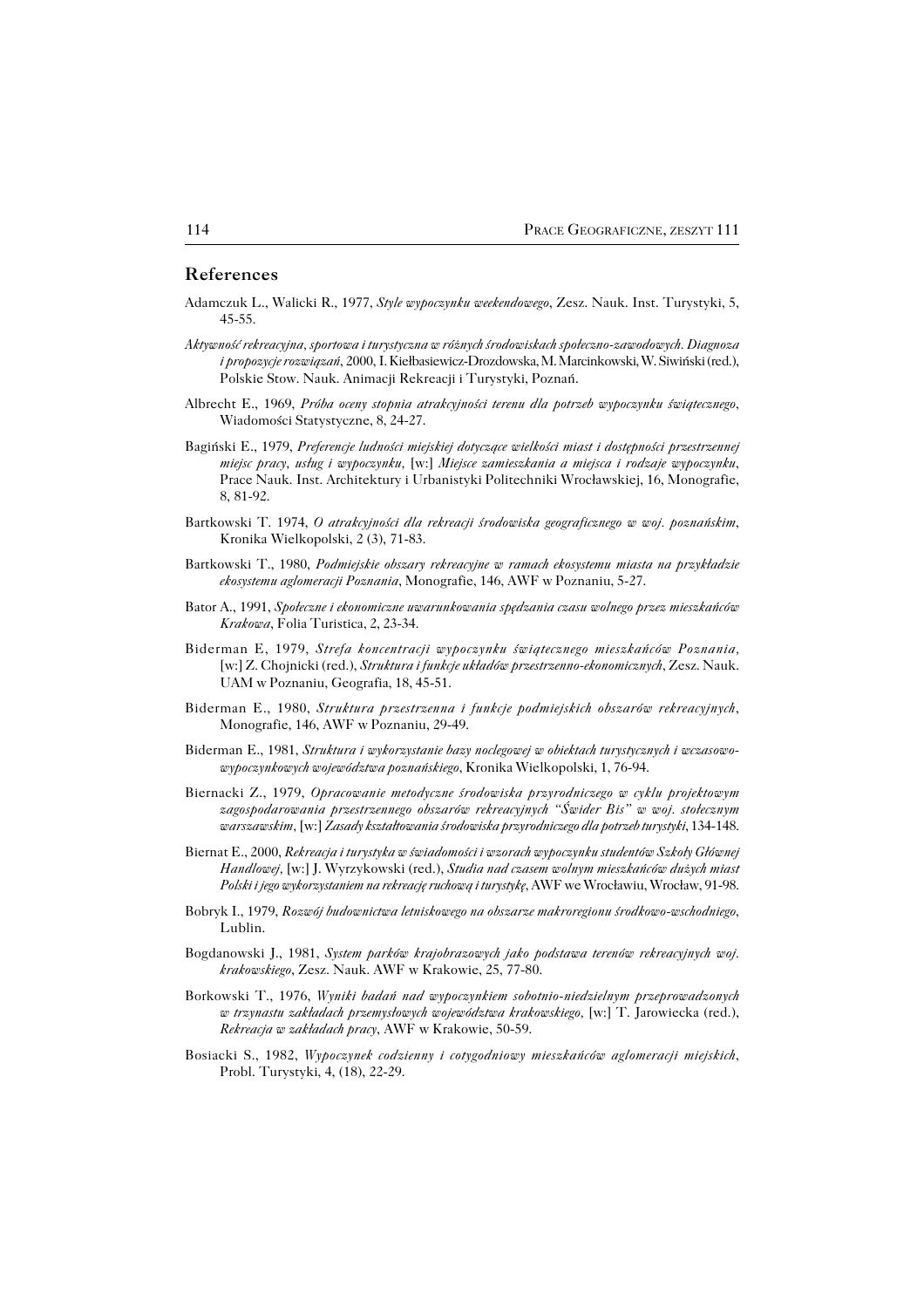- Bosiacki S., 1983, *Rekreacja codzienna i cotygodniowa mieszkańców Poznania*, Kronika Wielkopolski, 2 (31), 81−108.
- Chmielewski J., 1970, *Próba określenia modelu wypoczynku na przykładzie rozważań możliwości optymalnego rozwiązania układu przestrzennego Warszawskiego Zespołu Miejskiego*, Probl. Uzdrowiskowe, 2, 42−55.
- Czajkowski K., 1979, *Wychowanie do rekreacji*, WSiP, Warszawa.
- Czarnecki J., 1968, *Frekwencja mieszkańców Poznania korzystających z wypoczynku świątecznego,* Miasto, 19, 7, 26−29.
- Czarnecki J., 1970, *Waloryzacja terenów jako podstawa do prac nad strukturą przestrzenno−funkcjonalną w miejscowych planach ogólnych terenów wypoczynku cotygodniowego*, Miasto, 21, 3, 11−15.
- *Czas wolny dzieci i młodzieży w Polsce*, 1978, K. Przecławski (red.), Wydaw. Szkolne i Pedagogiczne, Warszawa.
- *Czas wolny i rekreacja różnych środowisk społecznych w Polsce. I Sesja Naukowa. Gorzów Wlkp 27−28 listopada 1973,* 1976, Monografie, 74, AWF w Poznaniu.
- *Czas wolny i rekreacja różnych środowisk społecznych w Polsce. Materiały II Konferencji Naukowej. Poznań 21−22 listopada 1975*, 1978, Monografie, 93, AWF w Poznaniu.
- *Czas wolny i rekreacja różnych środowisk społecznych w Polsce. Materiały III Konferencji Naukowej. Poznań 23−24 listopada 1977*, 1979, Monografie, 118, AWF w Poznaniu.
- Deja W., 1979, *Kryteria wyznaczania obszarów rekreacyjnych w strefie podmiejskiej m. Poznania*, Monografie, 118, AWF w Poznaniu, 53−60.
- Deja W., 1980, *Zasady tworzenia terytorialnego systemu rekreacyjnego w ekosferze podmiejskiego obszaru Poznania*, Monografie, 146, AWF w Poznaniu, 51−62.
- Deja W., 1981, *Przydatność rekreacyjna lasów obszaru podmiejskiego Poznania*, Miasto, 6, 14−17.
- Deja W., 1982, *Metody wyznaczania podmiejskich regionów rekreacyjnych (na przykładzie Poznania i okolic),* Monografie, 201, AWF w Poznaniu, 93−99.
- Deja W., 1983a, *Dostępność komunikacyjna obiektów turystycznych obszaru podmiejskiego Poznania*, Rocznik Naukowy AWF w Poznaniu, 32, 169−178.
- Deja W., 1983b, *Przyrodnicze walory rekreacyjne woj. poznańskiego*, Kronika Wielkopolski, 2 (31), 5−23.
- Deja W., 1984, *Przyrodnicze warunki rozwoju rekreacji na obszarach zurbanizowanych w strefie krajobrazu nizinnego (na przykładzie Gniezna i okolic),* [w:] *Przyrodnicze uwarunkowania rozwoju turystycznych form rekreacji*, AWF w Warszawie, Warszawa, 117−172.
- Deja W., 1985, *Uwarunkowania rekreacji krótkiej (po pracy) i weekendowej w mieście Poznaniu i jego strefie podmiejskiej*, [w:] T. Bartkowski (red.), *Geosystemy miast*, Poznań, 231−129.
- Deja W., 1986, *Przyrodnicze warunki rekreacji na obszarach zurbanizowanych w strefie krajobrazu nizinnego*, Czasop. Geogr.,LVII, 4, 509−523.
- Deja W., 1991, *Kórnik,* [w:] W. Deja (red.), *Przyrodnicze uwarunkowania aktywności ruchowej w gminach podmiejskich wielkich aglomeracji*, AWF w Warszawie, Warszawa, 9−75.
- Dębski J., 1978, *Koncepcje kształtowania zespołów rekreacyjnych współczesnych miast w Polsce*, Zeszyty Naukowe AWF w Krakowie, 16, 194−207.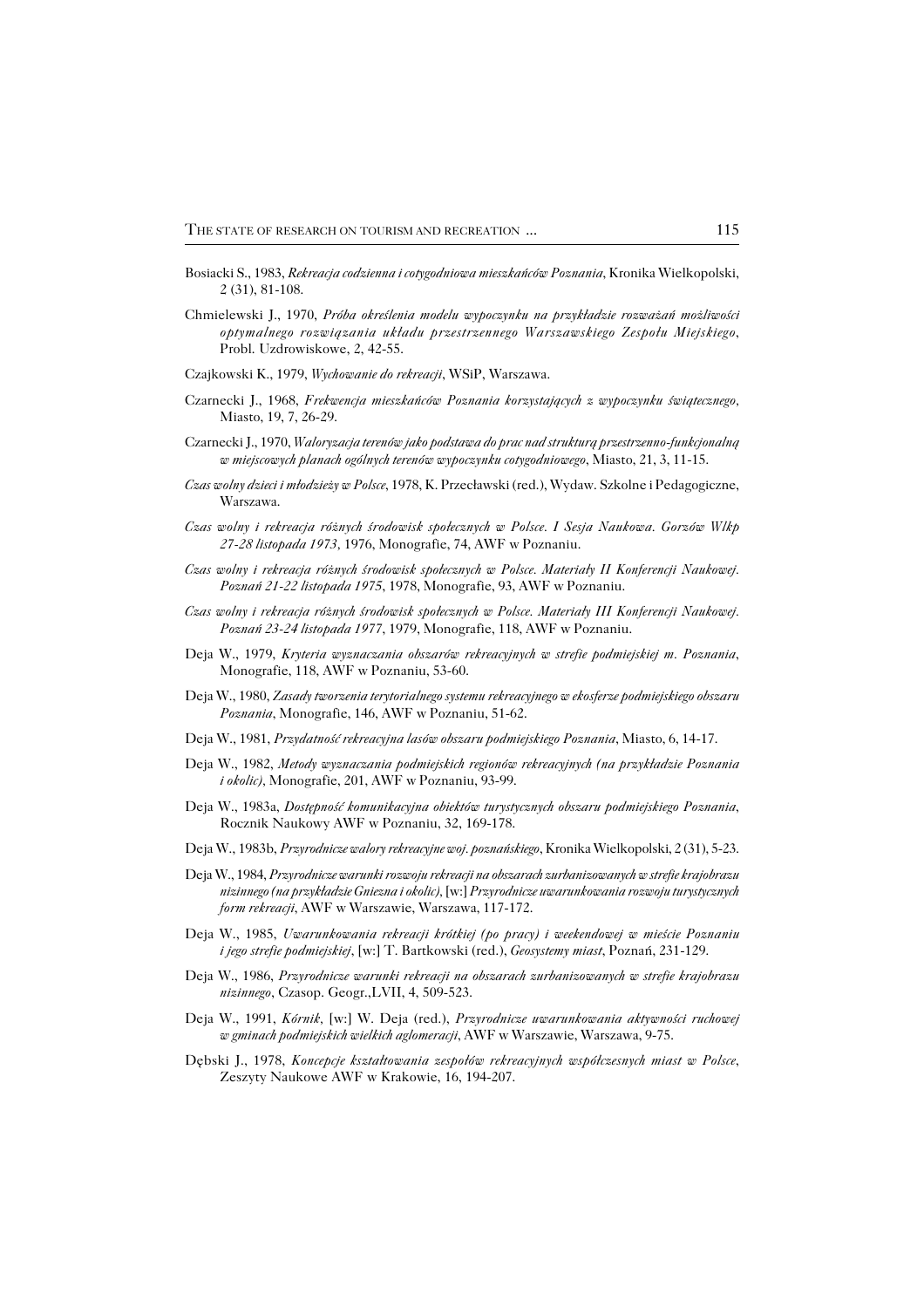- Dębski J., 1980, *Zasady organizacji miejskich i podmiejskich obszarów rekreacyjnych*, Monografie, 146, AWF w Poznaniu, 175−194.
- Dębski L.A., 1980, *Budownictwo "drugich domów"– stan obecny i trendy rozwoju (na przykładzie gmin podpoznańskich),* Probl. Turystyki, 1, 88−103.
- Dębski L.A., 1982, *Zagadnienia rekreacji codziennej i cotygodniowej mieszkańców miast*, Biul. Informacyjny Inst. Turystyki, 3, 8−15.
- Dobrzyńska T., 1980, *Bioklimatyczne wskazania w zagospodarowaniu podmiejskich obszarów rekreacyjnych*, Monografie, 146, AWF w Poznaniu, 97−105.
- Drzewiecki M., Grabiszewski M.A., Iwicki S., Przybyszewska−Gudelis R., 1988, *Zagospodarowanie przestrzenne terenów rekreacyjnych w mieście i regionie. Wybrane studia metodyczne i planistyczne z województwa bydgoskiego*, Inst. Turystyki, Warszawa.
- Dubaniewicz H., 1977, *Ocena środowiska geograficznego woj. łódzkiego dla potrzeb działalności gospodarczej i rekreacji*, Acta Geographica Lodzensia, 2, 29−37.
- Dubaniewicz H., Maksymiuk Z., Zych S., 1971, *Bioklimatyczna bonitacja obszaru województwa łódzkiego dla potrzeb rekreacji*, Zesz. Nauk. Uniw. Łódzkiego, 2, 43, 3−60.
- Dubel K., Szczygielski K., 1982, *Ocena przydatności środowiska przyrodniczego województwa katowickiego do potrzeb turystyki i wypoczynku*, Czasop. Geogr., 2, 159−178.
- Dziegieć E., Liszewski S., 1984, *Zones suburbaines en tant que terrains de recreation pour les habitants des grandes villes polonaises*, Probl. Turystyki, 2, 11−21.
- Dziewoński M., 1970, *Projektowanie terenów wypoczynkowych na obszarze GOP*, Architektura, 24, 12, 445−447.
- Dziewoński M., Tomaszewski M., 1965, *Studium turystyki i wypoczynku w planie generalnym GOP*, Miasto, 9, 12−16.
- Dziewulak A., Kosel E., Nocuń A., Przecławski K., Zürn M., 1977, *Turystyka młodzieży*. *Z badań nad wypoczynkiem młodzieży warszawskiej*, Inst. Turystyki, Warszawa.
- Dziewulak K., Kosel E., Przecławski K., 1970, *Turystyka młodzieży wielkomiejskiej*, Ruch Turystyczny, 2, 3−32.
- Erdaman L., 1976, *Sposoby wykorzystania czasu wolnego przez mieszkańców m. Poznania*, Monografie, 74, AWF w Poznaniu.
- Erdman L., 1977, *Zarys modelu wypoczynku mieszkańców Poznania*, Monografie, 104, AWF w Poznaniu, 123−139.
- Falkiewicz J., 1978, *Rola organizacji wyspecjalizowanych w organizowaniu wypoczynku sobotnio−niedzielnego*, Studia Społ.−Ekon., 7, 106−116.
- Faracik R., 2000, *Dostępność komunikacyjna strefy podmiejskiej Krakowa jako obszaru wypoczynku weekendowego jego mieszkańców,* [w:] J. Wyrzykowski (red.), *Studia nad czasem wolnym mieszkańców dużych miast Polski i jego wykorzystaniem na rekreację ruchową i turystykę*, AWF we Wrocławiu, Wrocław, 177−180.
- Fischbach J., 1987, *I seminarium terenowe z cyklu osadnictwo turystyczno−wypoczynkowe nt. osadnictwa wypoczynkowego w otoczeniu dużych miast*, Acta Universitatis Lodziensis, Turyzm, 3, 151−167.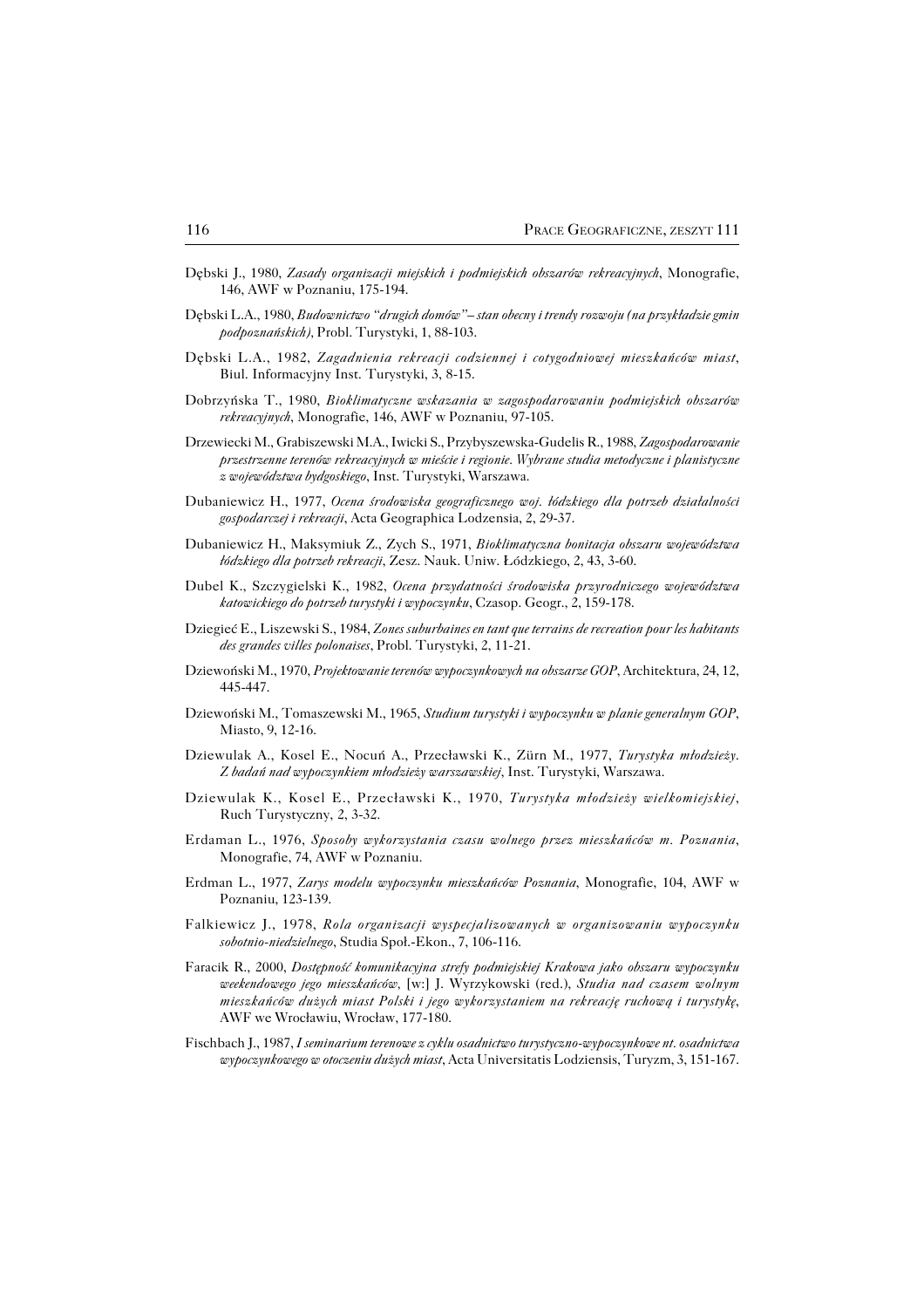- Friedl J., 1965, *Problemy rekreacji Okręgu Śląskiego*, Architektura, 11, 456−460.
- Friedl J., 1972, *Wypoczynek w województwie katowickim*, Architektura, 26, 8/9, 281−306.
- Fudała J., 1987, *Budżet czasu kobiet niepełnosprawnych w świetle ich sytuacji zawodowej i rodzinnej*, CZSI, Warszawa.
- Gajdzik B., Bytnar−Suboczowa M., 1973, *Przejazdy wycieczkowe za biletami powrotnymi PKP ze zniżką 33%,* Biul. Informacyjny Inst. Turystyki, 7, 14−21.
- Garczarczyk J., 1980, *Stan, struktura i wykorzystanie bazy turystycznej w województwie poznańskim*, Poznańskie Rocz. Ekon. 1977−1978, 29, 120−142.
- Gaś M., 1997, *Drugie domy jako element zagospodarowania turystycznego wsi w strefie podmiejskiej Krakowa*, Folia Geogr., Ser. Geogr.−Oecon., 29−30, 91−108.
- Gaś M., 1998, *Ruch turystyczny w Ojcowskim Parku Narodowym w latach 1993−94*, Prądnik. Prace i Mater. Muzeum OPN, 11−12, 355−367.
- Grell J., Sikora J., Wykrętowicz S., 1995, *Warunki uczestnictwa wybranych kategorii społeczno− zawodowych w rekreacji i turystyce, w okresie transformacji ustrojowej w Polsce*, Rocz. Nauk. AWF w Poznaniu, 44, 9−13.
- Groch J., 1977, *Letnie domki na Zarabiu jako przykład budownictwa rekreacyjnego dla mieszkańców Krakowa*, Folia Geogr., X, 131−139.
- Groch J., Kurek W., 1989, *Freizeitgestaltung der Werktätigen am Beispiel der Belegschaft des "Lenin−Eisenhüttenkombinats",* Bochumer Geographische Arbeiten, 51.
- Guzik H., 1993, *Klasyfikacja gmin województwa krakowskiego pod względem atrakcyjności turystycznej*, Zesz. Nauk. AE w Krakowie, nr 395, 75−87.
- Hasiński W., Slenczek M., Wyrzykowski J., 1980, *Zorganizowana turystyka świąteczna mieszkańców Wrocławia na przykładzie wybranych zakładów przemysłowych*, Monografie 146, AWF, Poznań, 253−263.
- Henclik Z., 1983, *Budownictwo letniskowe w aglomeracjach miejskich w Polsce*, Biuletyn IKŚ, 10, 5/6, 24−28.
- Holewiński M., 1982, *Uzdrowisko w Krzeszowicach. Przekształcenia układu urbanistycznego (1770−1860),* Teka Komisji Urbanistyki i Architektury, 16, 137−150.
- Holewiński M., 1983, *Uzdrowisko w Krzeszowicach. Przekształcenia układu urbanistycznego (1770−1860) oraz możliwości rozwoju. Część II*, Teka Komisji Urbanistyki i Architektury, 17, 89−98.
- Hornung M., 1981, *Rola drugich domów w zaspokajaniu potrzeb wypoczynkowych wybranych grup społeczno−zawodowych miasta Krakowa*, Zesz. Nauk. AWF w Krakowie, 25, 102−107.
- Hyrczak Z., 1980, *Stan terenów wypoczynku bliskiego w województwie katowickim*, Studia nad Ekonomiką Regionu, 10, 271−297.
- Jakóbczyk−Gryszkiewicz J., 1995, *Wybrane aspekty rozwoju funkcji wypoczynkowej w strefach podmiejskich trzech największych miast Polski−Warszawy, Łodzi i Krakowa*, Turyzm, 5, 1, 67−77.
- Jakóbczyk−Gryszkiewicz J., 1998, *Przeobrażenia stref podmiejskich dużych miast. Studium porównawcze strefy podmiejskiej Warszawy, Łodzi i Krakowa*, Wydaw. UŁ, Łódź.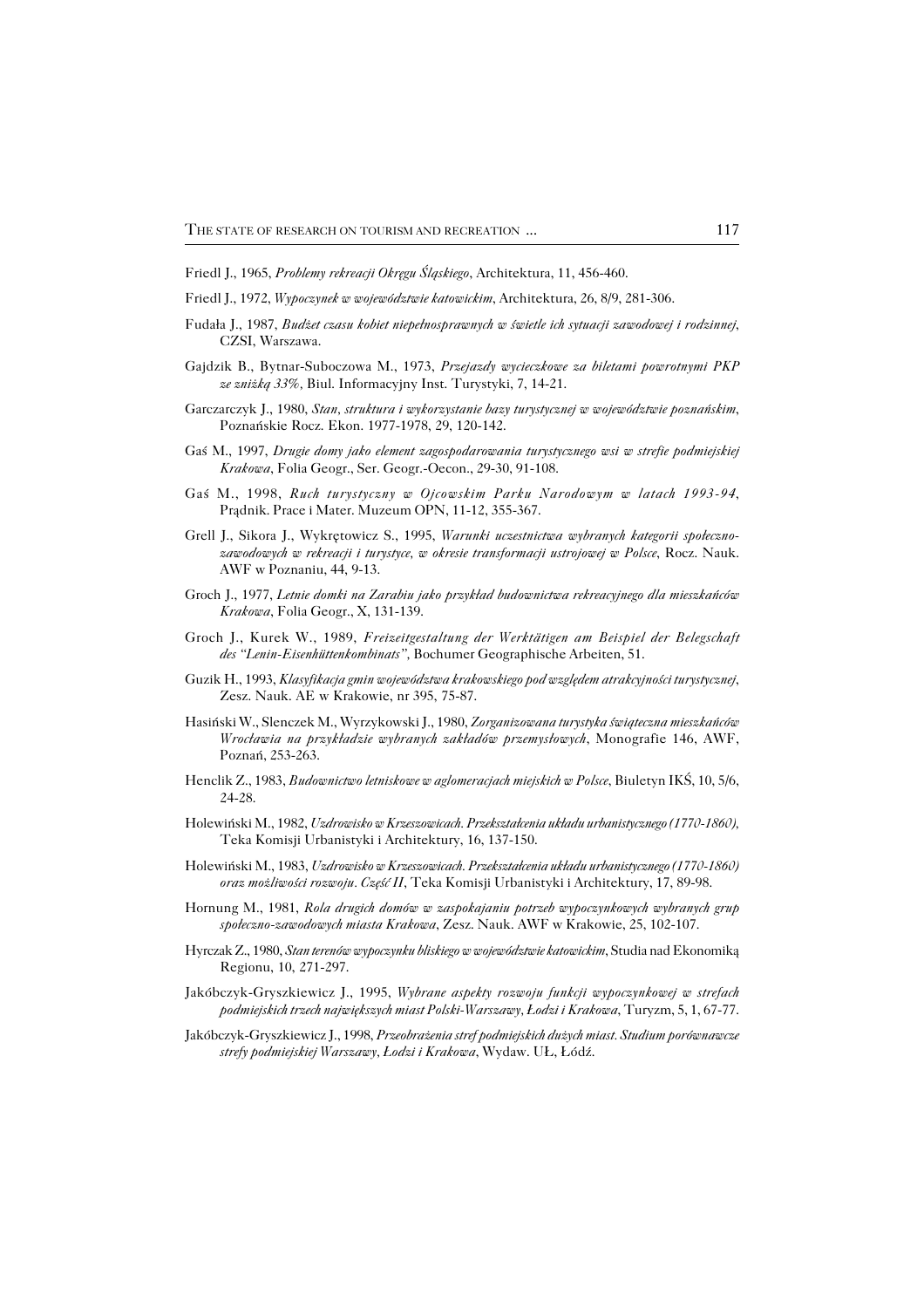- Jarowiecka T., 1974, *Turystyka i rekreacja w aglomeracji krakowskiej*, Zesz. Nauk. AGH, Sozologia i Sozotechnika. 1, 109−124.
- Jasiński J., Zarzycki P., 1997, *Społeczno−ekonomiczne uwarunkowania wykorzystania czasu wolnego mieszkańców Wrocławia w latach dziewięćdziesiątych*, [w:] J. Wyrzykowski (red.), *Koncepcja badań nad czasem wolnym mieszkańców Wrocławia i jego wykorzystaniem na rekreację i turystykę*, AWF, Katedra Rekreacji i Turystyki, Wrocław, 33−41.
- Jelnicka K., 1984, *Wyjazdy weekendowe mieszkańców miast polskich w latach 1981−1982*, Biul. Informacyjny Inst. Turystyki, 4, 6−10.
- Jodłowska B., 1981, *Budżet czasu nauczycieli szkół podstawowych*, Wyższa Szkoła Pedagogiczna, Kraków.
- Kamiński A., 1965, *Czas wolny i jego problematyka społeczno−wychowawcza*, Ossolineum, Warszawa.
- Karney J., 1963, *Lasy Warszawy i jej okolic jako tereny wypoczynkowe*, Sylwan, 5, 69−79.
- Klementowski K., 2000, *Czas wolny mieszkańców Wrocławia w wieku poprodukcyjnym i jego wykorzystanie na rekreację i turystykę,* [w:] J. Wyrzykowski (red.), *Studia nad czasem wolnym mieszkańców dużych miast Polski i jego wykorzystaniem na rekreację ruchową i turystykę*, AWF we Wrocławiu, Wrocław, 143−153.
- Klementowski K., Mikułowski B., 1997, *Uwarunkowania środowiskowe realizacji wypoczynku sobotnio− niedzielnego i świątecznego mieszkańców Wrocławia,* [w:] J. Wyrzykowski (red.), *Koncepcja badań nad czasem wolnym mieszkańców Wrocławia i jego wykorzystaniem na rekreację i turystykę*, AWF, Katedra Rekreacji i Turystyki, Wrocław, 19−32.
- Kobus−Wojciechowska A., 1973, *Ilość czasu wolnego i formy jego spędzania,* [w:] K. Słomczyński, W. Wesołowski (red.), *Struktura i ruchliwość społeczna*, PAN, Warszawa, 167−210.
- Kołomyjska G., 1985, *Funkcja Ośrodka Rekreacyjnego Zarabie* [w:] *Rola rekreacji w neutralizowaniu uciążliwości pracy zawodowej*, Zesz. Nauk. AWF w Krakowie, 38, 61−66.
- *Koncepcja badań nad czasem wolnym mieszkańców Wrocławia i jego wykorzystaniem na rekreację i turystykę*, 1997, red. J. Wyrzykowski, AWF, Katedra Rekreacji i Turystyki, Wrocław.
- Konwicka T., 1976, *Uczestnictwo w turystyce w czasie dodatkowych dni wolnych od pracy*, maszynopis, Inst. Turystyki, Warszawa.
- Koprowska T., 1977, *Struktura budżetu czasu a możliwości wypoczynku. Opracowanie diagnostyczno− prognostyczne*, Zesz. Nauk. Inst. Turystyki, 5, 15−33.
- Kornecki M., 1985, *Krzeszowice−ośrodek wypoczynku na styku aglomeracji*, Teka Komisji Urbanistyki i Architektury, 19, 69−78.
- Korowicki A., 1984, *Zaplecze turystyczne Trójmiasta (próba delimitacji),* maszynopis pracy doktorskiej, Uniwersytet Gdański, Gdynia.
- *Korzystający z ośrodka wypoczynku świątecznego na Zarabiu w Myślenicach*, 1971, WUS Kraków.
- Kosiński W., 1976, *Formy organizacji przestrzennej masowego ruchu weekendowego ze szczególnym uwzględnieniem Polski południowej*, maszynopis pracy doktorskiej, Politechnika Krakowska, Kraków.
- Kosiński W., 1981, *Organizacja przestrzenna wypoczynku weekendowego*, PWN, Warszawa.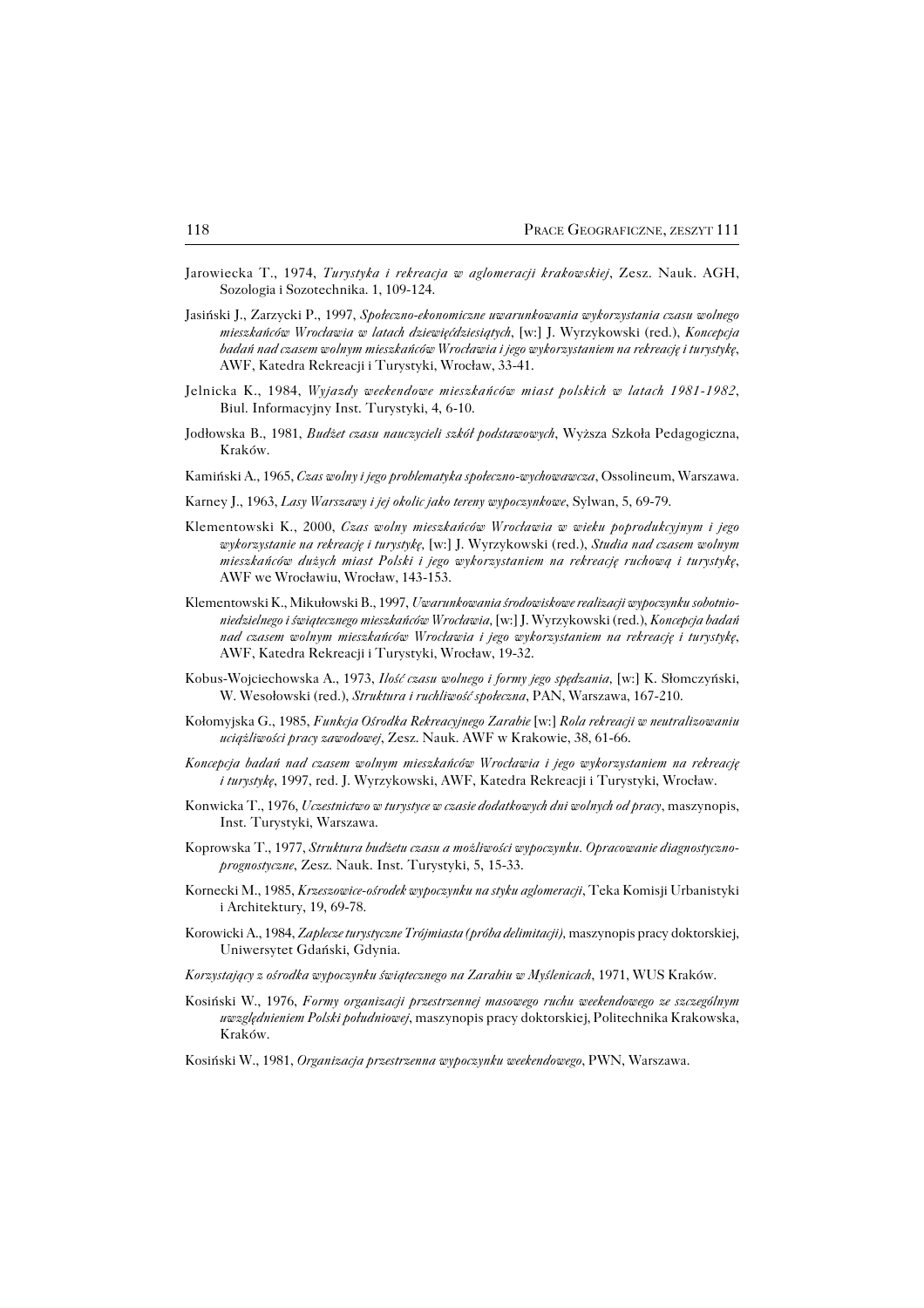- Kowalczyk A., 1986, *Second homes ownership in the urban environment. The case of Warsaw*, Miscellanea Geographica, 215−221.
- Kowalczyk A., 1990a, *Geograficzne uwarunkowania lokalizacji drugich domów w strefie podmiejskiej Warszawy,* [w:] *Problemy ochrony i kształtowania środowiska przyrodniczego na obszarach zurbanizowanych*, Cz. II CPBP 05.10 *"Ochrona i kształtowanie środowiska przyrodniczego"*, 22, SGGW−AR, Warszawa, 116−121.
- Kowalczyk A., 1990b, *Second homes and functional changes in the suburban zone of Warsaw*, Miscellanea Geographica., 197−204.
- Kowalczyk A., 1993, *Modele lokalizacji wypoczynku podmiejskiego i próba ich zastosowania dla Warszawy*, [w:] D. Jędrzejczyk, W. Kusiński (red.), *Studia z historii i metodologii geografii ekonomicznej*, Uniw. Warszawski, Warszawa.
- Kowalczyk A., 1994, *Geograficzno−społeczne problemy zjawiska "drugich domów",* Uniw. Warszawski, Wydz. Geogr. i Studiów Regionalnych, Warszawa.
- Kozłowski K., 1962, *Ośrodek wypoczynku świątecznego w Zalesiu Górnym*, Architektura, 4, 131−136.
- Krauz K., 1979, *Funkcja Leśnego Pasa Ochronnego Górnośląskiego Okręgu Przemysłowego w zakresie rekreacji,* [w:] S. Żmuda (red.), *Rekreacja w aglomeracji katowickiej*, Śląski Inst. Wydaw., Katowice, 171−188.
- Krauz K., 1982, *Rekreacyjne wykorzystanie ośrodka "Wesoła Fala" w kontekście Leśnego Pasa Ochronnego GOP,* [w:] *Warunki przyrodnicze rozwoju turystycznych form rekreacji*, Monografie, 209, AWF w Poznaniu, 201−210.
- Krauz K., 1985, *Rekreacyjne funkcje ośrodków Leśnego Pasa Ochronnego GOP*, Zesz. Nauk. AWF w Krakowie, 38, 67−77.
- Król B., 1965, *Tereny wypoczynkowe w strefie podmiejskiej Warszawy*, Biul. Informacyjny Stołecznego Ośrodka Informacji Techn. i Ekonom., 5/6, 9−17.
- Król B., 1971, *Założenia modelowe organizacji wypoczynku po pracy i nauce,* [w:] Z. Filipowicz, J.Topisz, J.Wolski (red.), *Problemy realizacji wypoczynku po pracy i nauce*, WZ CRZZ, Warszawa, 182−188.
- Król B., 1975, *Zasady organizacji wypoczynku podmiejskiego mieszkańców dużego miasta na przykładzie aglomeracji warszawskiej*, Ruch Turystyczny, 1, 31−55.
- Król B., 1980, *Funkcje, program oraz zasady kształtowania struktury przestrzennej rekreacji na obszarach podmiejskich*, Sekcja Zagosp. Rekreacyjnego TUP, Z. 106, 32−63.
- Król B., 1981, *Funkcje, program oraz zasady kształtowania struktury przestrzennej rekreacji na obszarach podmiejskich* [w:] *Problemy zagospodarowania rekreacyjnego i uzdrowiskowego gmin*, Warszawa, 32−63.
- Król B., 1985, *Porównanie funkcjonalno−przestrzenne rozwiązań wypoczynku weekendowego w wybranych aglomeracjach Europy w latach siedemdziesiątych*, Probl. Turystyki, 3, 83−103.
- Król B., Skolimowska−Król M., 1976, *Przywodne ośrodki wypoczynkowo−rekreacyjne dla mieszkańców w regionie Warszawy*, Prace i Materiały TERN przy PMSW, sekcja 6, 73.
- Król B., Włodarska B., 1970, *Potrzeby ludności m. st. Warszawy w zakresie wypoczynku świątecznego oraz kierunki i możliwości ich zaspokojenia*, Prace i Mater. TERN przy PSRW, sekcja 6, 43.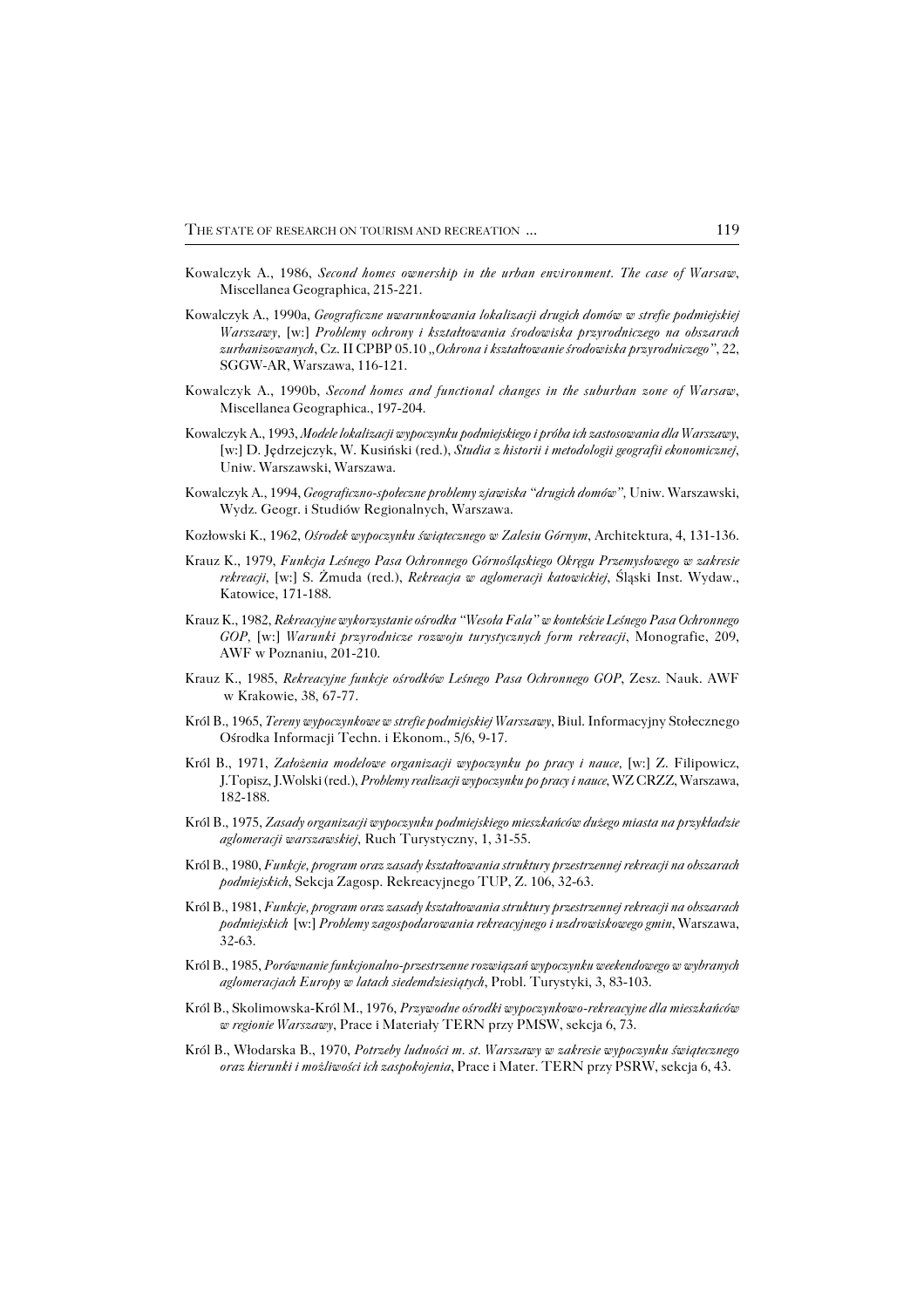- Król B., Włodarska B., 1974, *Wybrane zabezpieczenia warunków obsługi mieszkańców m. st. Warszawy wypoczywających na obszarze regionu warszawskiego w latach 1976−1980*, Prace i Mater. TERN przy PSRW, sekcja 6, 63.
- Krzymowska−Kostrowicka A., Jasiński A., Kowalczyk A., 1991, *Konstancin−Jeziorna,* [w:] W. Deja (red.), *Przyrodnicze warunki aktywności ruchowej w gminach podmiejskich wielkich aglomeracji*, AWF w , Warszawie, Warszawa, 111−142.
- *Kształtowanie krajobrazu stref podmiejskich. Sesja naukowa*, 1983, Wyd. SGGW−AR, Warszawa.
- Kuczyński J., 1976, *Próba wyznaczenia strefy podmiejskiej dla turystyki świątecznej dużych miast*, Zesz. Nauk. AE w Poznaniu, 1, 68, 21−34.
- Latuch K., 2000, *Badania ankietowe uczestnictwa w turystyce, wypoczynku i rekreacji ruchowej ludności Polski w systemie statystyki publicznej (1969−1999),* [w:] J. Wyrzykowski (red.), *Studia nad czasem wolnym mieszkańców dużych miast Polski i jego wykorzystaniem na rekreację ruchową i turystykę*, AWF we Wrocławiu, Wrocław, 17−31.
- Legienis H., 1985, *Budownictwo letniskowe*, Biul. Informacyjny Inst. Turystyki, 4, 21−26.
- Liszewski S., 1987a, *Geneza i rozwój osadnictwa wypoczynkowego w otoczeniu Łodzi*, Acta Universitatis Lodziensis, Turyzm, 3, 33−54.
- Liszewski S., 1987b, *Strefa podmiejska jako przedmiot badań geograficznych. Próba syntezy*, Przegl. Geogr., LIX, 1−2, 65−78.
- Liszewski S., 1989, *Klasyfikacja i typologia osadnictwa turystycznego. Założenia teoretyczne,* [w:] *Turystyka ja ko czynnik rozwoju społeczno−gospodarczego. Wyniki prac z lat 1986−1987*, Rocz. Centralnego Programu Badań Podstawowych 08.06, Inst. Turystyki, Warszawa, 93−103.
- Liszewski S., 1991, *Osadnictwo turystyczne*, Probl. Turystyki, 1/2, 65−74.
- Litewka C., 1971*, Leśny Pas Ochronny jako przyszły teren turystyki, wypoczynku i sportu w woj. katowickim*, Kultura Fizyczna, 4, 171−178.
- Majewska−Maszkowska B., 1970, *Krzeszowice−uzdrowisko księżnej marszałkowej*, Kwartalnik Architektury i Urbanistyki, 15, 2, 115−147.
- Marak J., 1997, *Założenia metodyczne badań czasu wolnego mieszkańców Wrocławia i jego wykorzystania na rekreację i turystykę,* [w:] J. Wyrzykowski (red.), *Koncepcja badań nad czasem wolnym mieszkańców Wrocławia i jego wykorzystaniem na rekreację i turystykę*, AWF we Wrocławiu, Katedra Rekreacji i Turystyki, Wrocław, 43−63.
- Marak J., 2000, *Budżet czasu wolnego i jego zagospodarowanie przez studentów Wrocławia (Wyniki badań ankietowych),* [w:] J. Wyrzykowski (red.), *Studia nad czasem wolnym mieszkańców dużych miast Polski i jego wykorzystaniem na rekreację ruchową i turystykę*, AWF we Wrocławiu, Wrocław, 129−136.
- Marak J., Wyrzykowski J., 2000, *Metodyczne podstawy badań czasu wolnego mieszkańców Wrocławia i jego wykorzystania na rekreację ruchową i turystykę*, [w:] J. Wyrzykowski (red.), *Studia nad czasem wolnym mieszkańców dużych miast Polski i jego wykorzystaniem na rekreację ruchową i turystykę*, AWF we Wrocławiu, Wrocław, 105−118.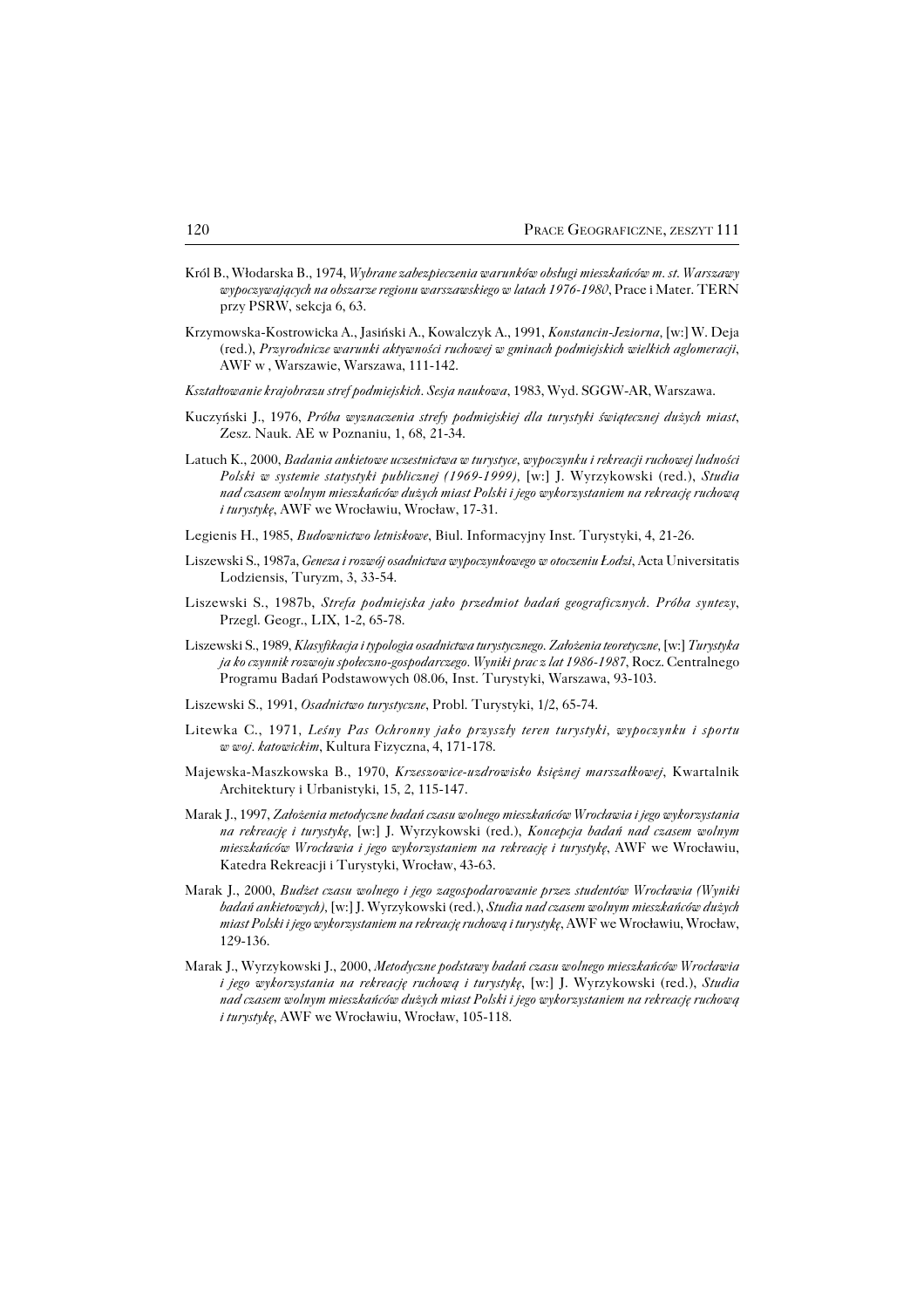- Marchewka A., 2000, *Czas wolny młodzieży głębiej upośledzonej umysłowo−uwarunkowania wpływające na aktywność pozaszkolną,* [w:] I. Kiełbasiewicz−Drozdowska, M. Marcinkowski, W. Siwiński (red.), *Aktywność rekreacyjna, sportowa i turystyczna w różnych środowiskach społeczno−zawodowych. Diagnoza i propozycje rozwiązań*, Polskie Stow. Nauk. Animacji Rekreacji i Turystyki, Poznań, 307−317.
- Matczak A., 1981, *Funkcja wypoczynkowa strefy podmiejskiej Łodzi*, maszynopis pracy doktorskiej, UŁ, Łódź.
- Matczak A., 1984, *Próba wykorzystania analizy morfologicznej do określenia funkcji wypoczynkowej osiedli w strefie podmiejskiej Łodzi*, Probl. Turystyki, 2, 93−97.
- Matczak A., 1986a, *Budownictwo letniskowe w strefie podmiejskiej Łodzi*, Acta Universitatis Lodziensis, Folia Geographica, 7, 137−166.
- Matczak A., 1986b, *Dostępność komunikacyjna terenów wypoczynkowych w strefie podmiejskiej Łodzi*, Przegl. Ekon.−Społeczny m. Łodzi (1983−1984), 9, 113−125.
- Matczak A., 1986c, *Przyrodnicze podstawy organizacji wypoczynku w strefie podmiejskiej Łodzi*, Acta Universitatis Lodziensis, Turyzm, 2, 25−45.
- Matczak A., 1987a, *Próba określenia funkcji wypoczynkowej osiedli podmiejskich na przykładzie Kolumny*, Acta Universitatis Lodziensis, Turyzm, 3, 55−85.
- Matczak A., 1987b, *Ruch wypoczynkowy w strefie podmiejskiej Łodzi*, Acta Universitatis Lodziensis, Folia Geographica, 8, 21−39.
- Matczak A., 1988, *Chłonność naturalna środowiska przyrodniczego w strefie podmiejskiej Łodzi*, Acta Universitatis Lodziensis, Folia Geographica, 9, 143−153.
- Matczak A., 1991a, *Funkcja wypoczynkowa osiedli podłódzkich w świetle badań użytkowania ziemi*, Acta Universitatis Lodziensis, Folia Gepgraphica, 129−140.
- Matczak A., 1991b, *Przemiany przestrzenne wsi położonych w strefie podmiejskiej Łodzi na przykładzie rejonu Grotnik*, Acta Universitatis Lodziensis, Folia Gepgraphica, 33−46.
- Matczak A., 1994, *Rola turystyki i wypoczynku w integracji i rozwoju regionu łódzkiego* [w:] Matczak A. (red.), *Studium wiedzy o regionie łódzkim. Wybrane problemy*, Łódź, 161−188.
- Matczak A., 1995, *Kolonizacja turystyczna strefy podmiejskiej Łodzi*, Kronika Miasta Łodzi, 1, 108−119.
- Medwid R., 1967, *Trzy ośrodki wypoczynkowe nad Zalewem Zegrzyńskim*, Architektura, 7.
- Mikosz E., Hanusz E., 1983, *Czas wolny w opinii studentów*, Życie Szkoły Wyższej, 11, 89−95.
- *Model wypoczynku po pracy i nauce. III Zielonogórska Konferencja Naukowa. 24−26 września 1973*, 1974, Warszawa.
- Możaryn B., 1980, Formy *wypoczynku świątecznego pracowników administracyjno−biurowych Stoczni im. W.I. Lenina w Gdańsku*, Zesz.Nauk. WSWF w Gdańsku, 4, 85−102.
- Musielewicz Z., 2002, *"Jurajski Pierścień"−projekt aktywizacji turystycznej gmin jurajskich,* [w:] J. Partyka (red.), *Użytkowanie turystyczne parków narodowych. Ruch turystyczny – zagospodarowanie – konflikty−zagrożenia*, IOP PAN, OPN, Ojców, 571−588.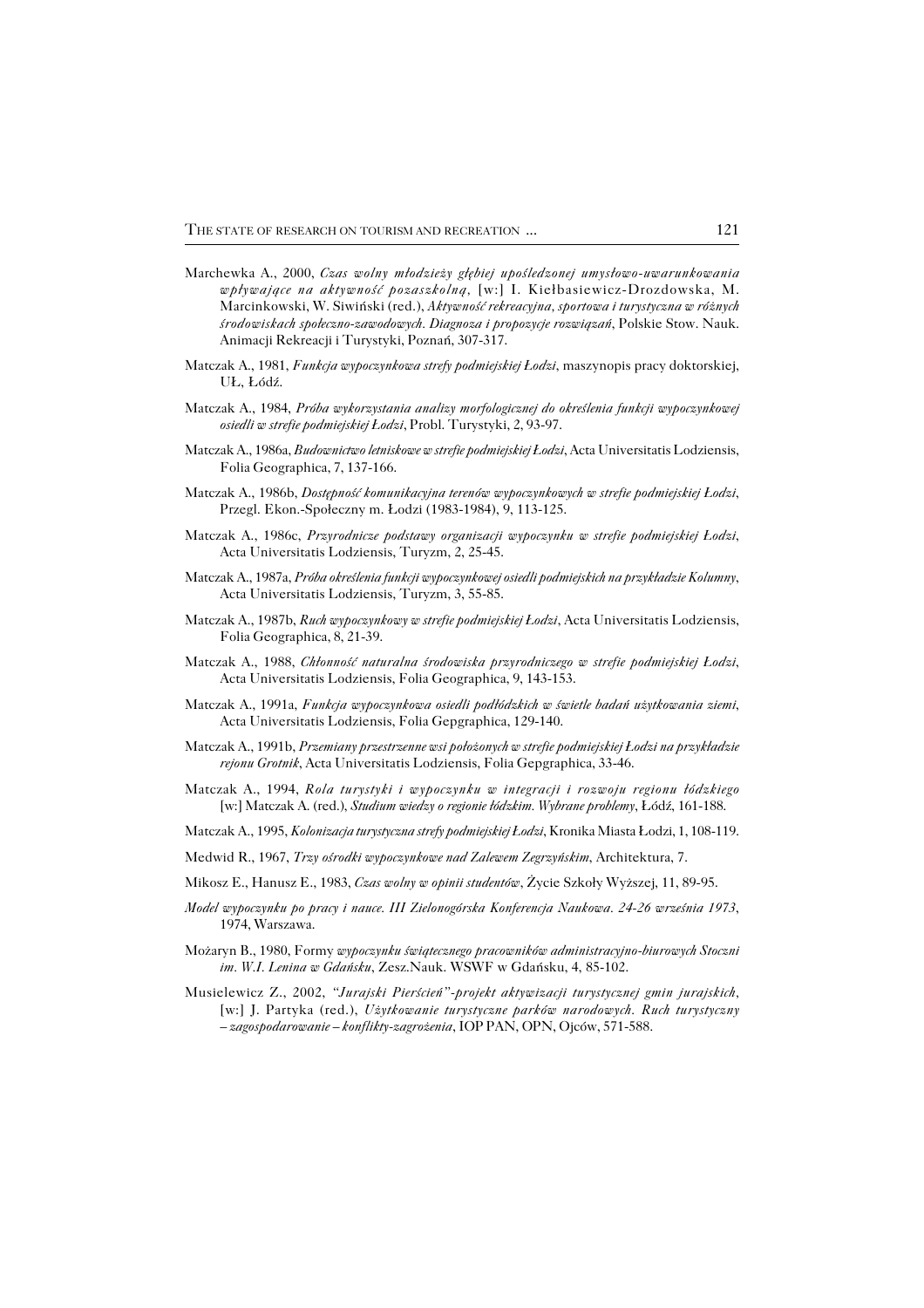- Nazimow−Krakowska T., 1994, *Formy spędzania czasu wolnego młodzieży polskiej w porównaniu z młodzieżą wybranych krajów świata*, Kultura Fizyczna, 11−12, 15−17.
- Nowak Z., 1974, *Zastosowanie metody skalowej i agregatowej do waloryzacji turystycznej regionu (na przykładzie regionu krakowskiego),* Zesz. Nauk. AE w Krakowie, 62, 135−153.
- Ostrowska B., 1993, *Baza noclegowa a rozwój turystyki w województwie krakowskim w latach 1987−1990*, Zesz. Nauk. AE w Krakowie, 395, 89−99.
- Ostrowska B., Guzik H., 1993, *Uwarunkowania rozwoju turystyki w gminach województwa krakowskiego*, Probl. Turystyki, vol. XVI, 4, 45−54.
- Partyka J., 2002, *Ruch turystyczny w Ojcowskim Parku Narodowym,* [w:] J. Partyka (red.), *Użytkowanie turystyczne parków narodowych. Ruch turystyczny – zagospodarowanie – konflikty−zagrożenia*, IOP PAN, OPN, Ojców, 301−314.
- Paszyński J., 1980, *Mapa topoklimatyczna jako podstawa wydzielania podmiejskich obszarów rekreacyjnych*, Monografie, 146, AW F w Poznaniu, 107−114.
- Pichalski R., 1988, *Praca zawodowa a czas wolny ludzi niepełnosprawnych*, CZSI, Warszawa.
- Piękoś H., 1979, *Rekreacja urlopowa pracowników dużego zakładu przemysłowego na przykładzie Gdańskiej Stoczni Remontowej,* [w:] *Czas wolny i rekreacja różnych środowiska społecznych w Polsce*, Monografie, 118, AWF w Poznaniu, 311−315.
- Piśkiewicz E., 1980, *Dostępność obszarów wypoczynku świątecznego w rejonie Krakowa obsługiwanych przez środki komunikacji zbiorowej*, Biul. Informacyjny, Inst. Turystyki, 4/54, 11−18.
- Prażmowska−Ivanka, 1937, *Wczasy ludzi miasta*, Inst. Gosp. Społecznego, Warszawa.
- *Problemy realizacji wypoczynku po pracy i nauce. Materiały z Konferencji w Zielonej Górze. 7−9 III 1969 r*., 1971, red. Z. Filipowicz, J. Topisz, J. Wolski, Wydawnictwo Związkowe CRZZ, Warszawa.
- Proczkowska A., 1980, *Czy ośrodki wypoczynku świątecznego ...?,* Probl. Turystyki, 8, 107−112.
- Proczkowska A., 1981, *Rozkład przestrzenny wyjazdowych form wypoczynku cotygodniowego na obszarze dorzecza Odry*, Biul. Informacyjny Instyt. Turystyki, 2, 3−15.
- Proczkowska A., Mączewska−Pilch K., 1980, *Stan wypoczynku codziennego i cotygodniowego mieszkańców większych miast Polski*, Biul. Informacyjny Inst. Turystyki, 4, 19−23.
- Ptaszycka A., 1964a, *Przestrzenna organizacja wypoczynku świątecznego w zapleczu wielkiego miasta,* [w:] *Zagadnienia planowania i realizacji urządzeń turystyczno−wypoczynkowych*, Warszawa, 69−73.
- Ptaszycka A., 1964b, *Wypoczynek świąteczny i turystyka w strefie otaczającej Kraków*, Miasto, 2, 10−13.
- Ptaszycka−Jackowska D., 1974, *Walory turystyczne rezerwatów przyrody w regionie krakowskim*, Folia Geogr., Ser. Geogr.−Oecon., 17, 127−144.
- *Rekreacja w zakładach pracy*, 1976, red. T. Jarowiecka, Kraków.
- Rogalewska B., 1980, *O strukturze przestrzennej budownictwa letniskowego w Polsce*, Przegl. Geogr., 3, 575−581.
- Rogalewski O., 1970, *Uwagi w sprawie budownictwa ośrodków wypoczynku świątecznego*, Szczecin.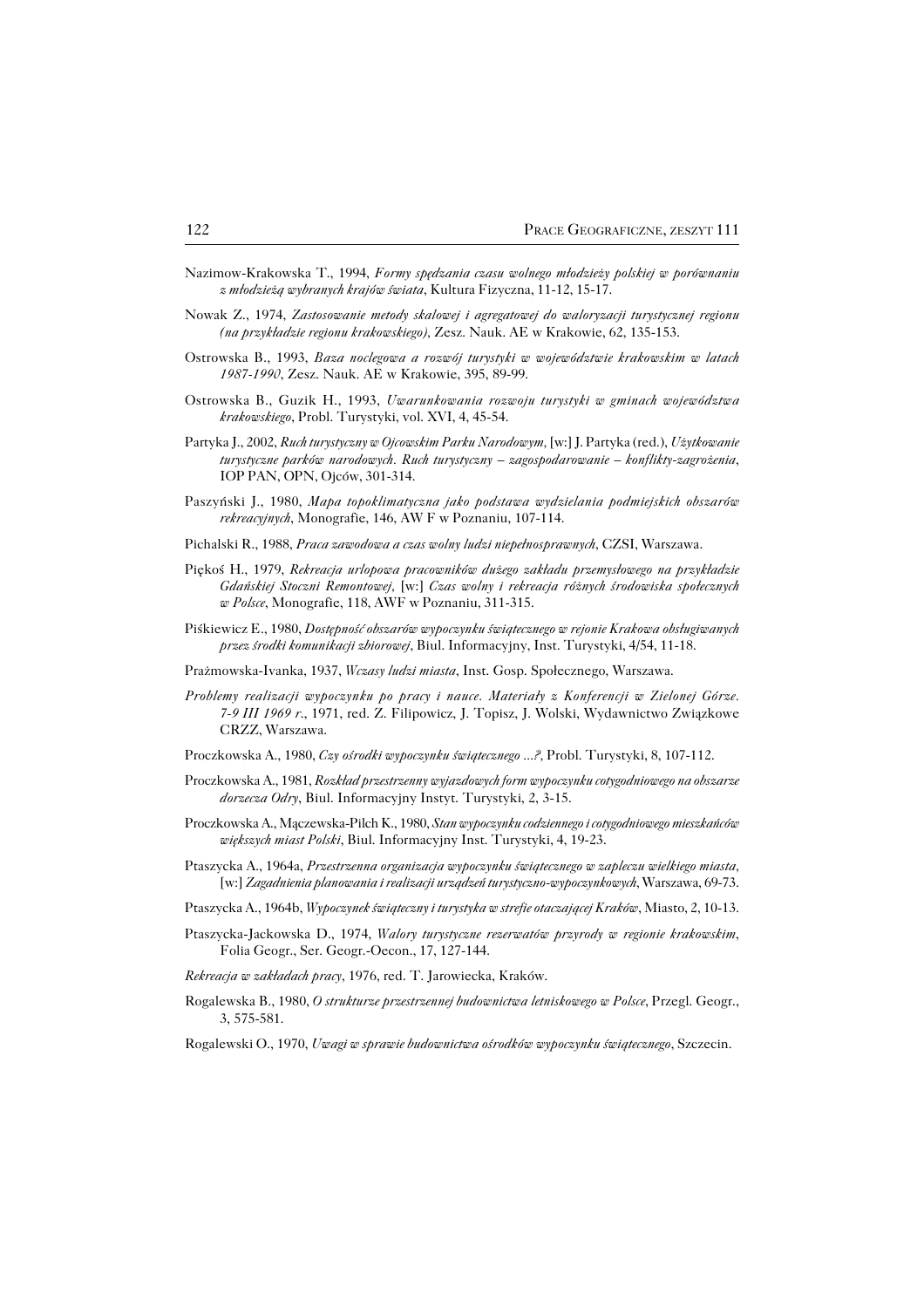- Różycka W., 1968, *Wypoczynek świąteczny mieszkańców Poznania w świetle badań socjologicznych*, Miasto, 19, 7, 23−26.
- Różycki P., 2000, *Aktywność turystyczna młodzieży szkół ponadpodstawowych Krakowa,* [w:] J. Wyrzykowski (red.), *Studia nad czasem wolnym mieszkańców dużych miast Polski i jego wykorzystaniem na rekreację ruchową i turystykę*, AWF we Wrocławiu, Wrocław, 51−60.
- Rutkowski S., 1975, *Planowania przestrzenne obszarów wypoczynkowych w strefie dużych miast*, PWN, Warszawa.
- Saar E., Skórzyński Z., Strzeszewski M., Zürn M., 1972, *Weekendy mieszkańców Krakowa. Z badań socjologicznych nad kulturą czasu wolnego. Raport*, Inst. Nauk. Kultury Fizycznej, Warszawa.
- Sewerniak J., 1979, *Metoda oceny i projektowania turystycznych szlaków pieszych w strefie podmiejskiej na przykładzie Torunia*, Probl. Turystyki, 3 (5), 84−96.
- Skarzyńska E., 1980, *Kilka uwag o praktycznej stronie organizowania wypoczynku cotygodniowego i codziennego*, Rynek Turystyczny, 3, 12−15.
- Skórzyński Z., 1962, *Popularność sportu i turystyki podmiejskiej w świetle badań nad kulturą czasu wolnego w miastach Polski*, Wychowanie Fizyczne i Sportowe, 6, 1, 89−106.
- Skórzyński Z., 1965, *Między pracą a wypoczynkiem. Czas "zajęty" i czas "wolny" mieszkańców miast w świetle empirycznych badań*, Wrocław.
- Skórzyński Z., 1969, *Modele gospodarowania czasem a funkcje społeczne wolnego czasu*, Kultura i Społeczeństwo, 12, 4, 91−109.
- Skórzyński Z., 1974, *Kultura czasu wolnego i model wypoczynku na obszarach zurbanizowanych. Problemy – hipotezy−kierunki studiów*, Zesz. Nauk. Instytutu Turystyki, 1, 56−68.
- Słaby T., 2000, *Rekreacja i turystyka w świetle GUS−owskich badań budżetów czasu,* [w:] J. Wyrzykowski (red.), *Studia nad czasem wolnym mieszkańców dużych miast Polski i jego wykorzystaniem na rekreację ruchową i turystykę*, AWF we Wrocławiu, Wrocław, 7−16.
- Sokół−Aulich L., 1979, *Wybrane problemy zagospodarowania przestrzennego na potrzeby wypoczynku świątecznego*, Probl.Turystyki, 3 (5), 116−119.
- Solińska−Górnicka B., 1973, *Przyrodnicza waloryzacja terenów na potrzeby rekreacyjnego zagospodarowania Kotliny Warszawskiej*, Biul. IUA, 32, 45−58.
- Solska−Boratyńska M., Boratyński A., 1979, *Widokowe znaczenie szlaków turystyki pieszej w okolicach Krakowa*, Teka Komisji Urbanistyki i Architektury, 13, 41−46.
- Sołtysik M., 2000, *Czas wolny młodzieży szkół ponadpodstawowych i średnich Wrocławia i jego wykorzystanie na rekreację i turystykę,* [w:] J. Wyrzykowski (red.), *Studia nad czasem wolnym mieszkańców dużych miast Polski i jego wykorzystaniem na rekreację ruchową i turystykę*, AWF we Wrocławiu, Wrocław, 119−127.
- *Sprawozdanie z sesji naukowej odbytej w dniach 19−21 II 1965 r. w Zielonej Górze*, 1965, opr. Z. Filipowicz, Komitet Kultury Fizycznej PAN, Warszawa.
- Stachowski J., 1974, *Drugie domy*, Miasto, 24, 12, 37−39.
- Straszewicz L., 1985, *Strefa podmiejska. Pojęcia i definicje*, Acta Universitatis Lodziensis, Folia Geographica, 5, 7−15.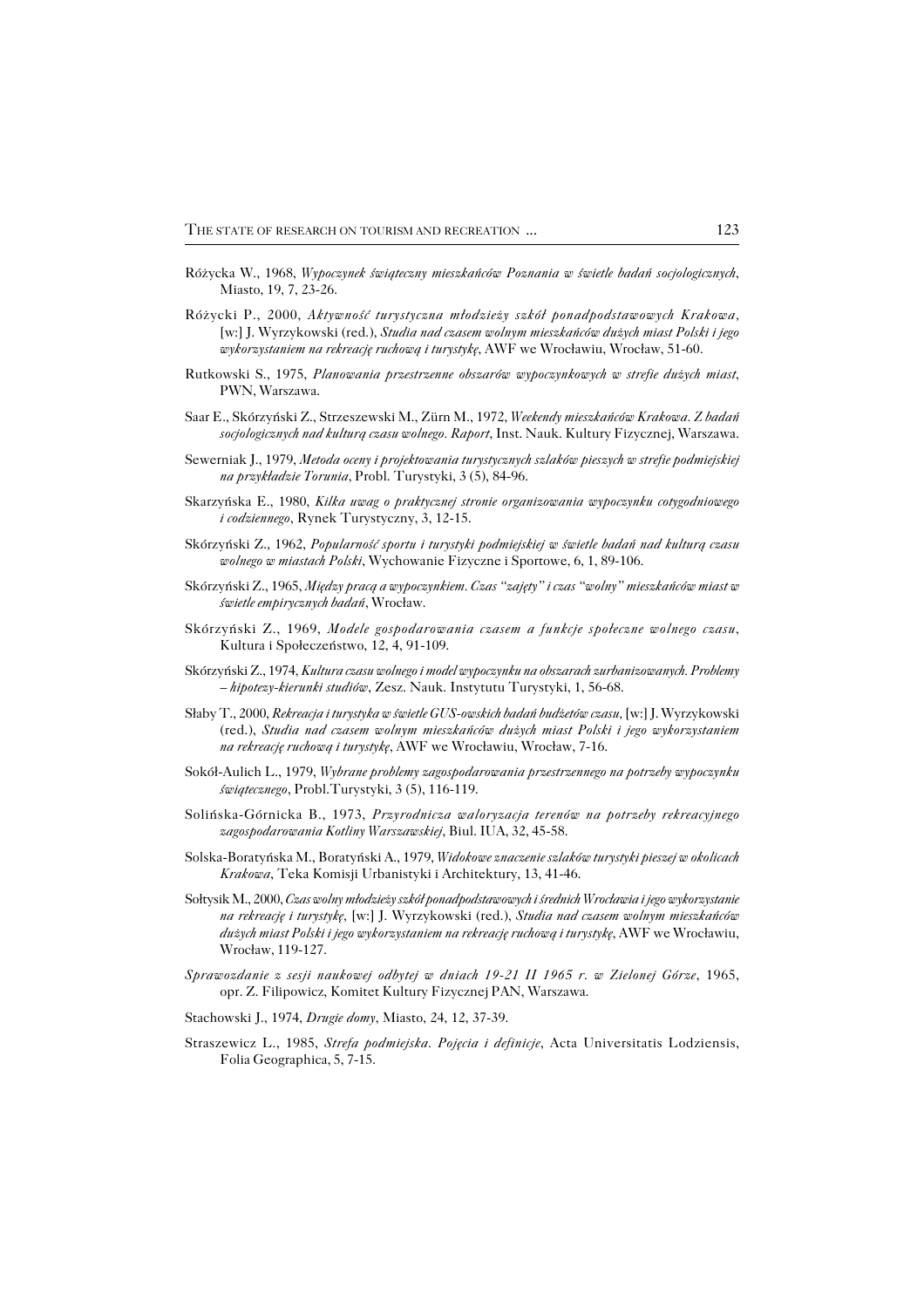- *Studia nad czasem wolnym mieszkańców dużych miast Polski i jego wykorzystaniem na rekreację ruchową i turystykę*, 2000, red. J. Wyrzykowski, AWF we Wrocławiu, Wrocław.
- Suboczowa M., 1977, *Podstawy do próby rozkładu przestrzennego wypoczynku świątecznego,* [w:] *Wykorzystanie turystyczne obszaru Polski w stanie istniejącym w układzie rodzajowym. Wypoczynek świąteczny*, Inst. Turystyki, Katowice−Wrocław (maszynopis).
- Suliborski A., 1985, *Delimitacja strefy podmiejskiej Łodzi. Analiza pojęć i założeń metodologicznych*, Acta Universitatis Lodziensis, Folia Geographica, 5, 213−229.
- Szczepańska J., 1995, *Rekreacyjne funkcje wsi w obrzeżu GOP,* [w:] *Urbanizacja wsi w obrzeżach miejsko−wiejskich. Konferencja naukowa*, Katowice, 239−247.
- Szczęsna K., Bogdański J., 1981, *Zasady kwalifikacji terenów dla potrzeb rekreacji na wybranych przykładach: gmina Wyszogród−Czerwińsk, Warszawski Zespół Wypoczynku Nadwodnego "Świder Bis",* [w:] *Problemy zagospodarowania rekreacyjnego i uzdrowiskowego gmin*, Warszawa, 106−115.
- Szkup R., 2001, *Kształtowanie podmiejskiej przestrzeni wypoczynkowej na przykładzie zachodniego sektora strefy podmiejskiej Łodzi*, maszynopis pracy doktorskiej, Uniw. Łódzki.
- Szuszkiewicz J., Henclik Z., Kasperski B., 1965, *Zasady planowania wypoczynku cotygodniowego w strefie podmiejskiej dużych i średnich miast*, Warszawa.
- Szymańska E., 1979, *Możliwości rozwoju rekreacji masowej w rejonach wypoczynkowych GOP,* [w:] *Modelowe formy zagospodarowania przestrzennego Górnośląskiego Okręgu Przemysłowego*, Wrocław, 49−73.
- Śliwińska−Ładzińska W., 1981, *Urbanistyczne problemy domów wakacyjnych w Polsce*, Inst. Urbanistyki i Planow. Przestrz. Politechniki Warszawskiej, Warszawa.
- Terenkoczy B., 1984, *Zasoby turystyczne województwa wrocławskiego dla potrzeb wypoczynku świątecznego*, Acta Universitatis Vratislaviensis No 644, Prace Inst. Geograficznego, Seria B, 4, 55−65.
- Toczek−Werner S., Sołtysik M., 1997, *Aktualny stan badań nad czasem wplnym mieszkańców dużych miast polskich,* [w:] J. Wyrzykowski (red.), *Koncepcja badań nad czasem wolnym mieszkańców Wrocławia i jego wykorzystaniem na rekreację i turystykę*, AWF we Wrocławiu, Katedra Rekreacji i Turystyki, Wrocław, 7−18.
- Tomaszewski M., 1968, *Ośrodki wypoczynku podmiejskiego na terenach wyrobisk piaskowych*, Teka Komisji Urbanistyki i Architektury, 2, 107−115.
- Tomaszewski M., 1981, *Problemy zagospodarowania rekreacyjnego gminy podmiejskiej,* [w:] *Problemy zagospodarowania rekreacyjnego i uzdrowiskowego gmin*, 161−167.
- *Tourisme et loisir dans les environs des grandes villes, Tourism and recreation in the surroundings of big towns*, 1983, Commission of the Geography of Tourism and Leisure IGU, Łódź.
- Tylman K, 1980, *Budownictwo letniskowe. Zasady projektowania i formy realizacji na przykładzie województwa gdańskiego,* [w:] *Problemy zagospodarowania rekreacyjnego i uzdrowiskowego gmin*, TUP, Warszawa, 82−92.
- Umiastowska D., Pławińska L, 2000, *Studenci szczecińskich uczelni i ich udział w zajęciach rekreacyjnych,* [w:] J. Wyrzykowski (red.), *Studia nad czasem wolnym mieszkańców dużych miast Polski i jego wykorzystaniem na rekreację ruchową i turystykę*, AWF we Wrocławiu, Wrocław, 83−90.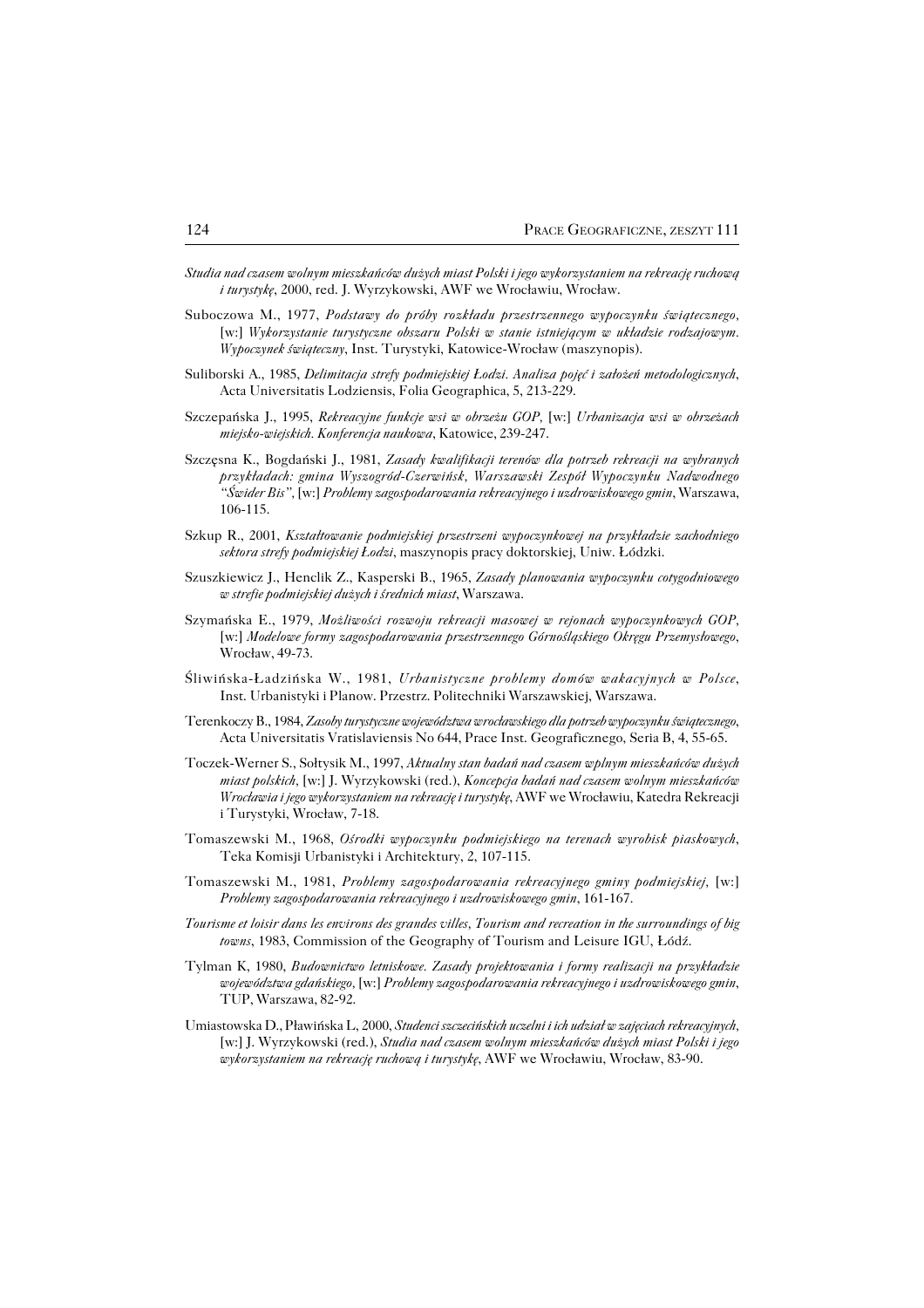- Warszyńska J., 1974, *Ocena zasobów środowiska naturalnego dla potrzeb turystyki (na przykładzie woj. krakowskiego),* Zesz. Nauk. UJ, Prace Geogr., 36.
- Warszyńska J., 1978, *Miejskie województwo krakowskie jako zaplecze rekreacyjne Krakowa*, Folia Geogr., Ser. Geogr.−Oecon., 11, 87−105.
- Warszyńska J., 1989, Eine *Modellmethode zur Bewertung der Umwelt für Erholungszwecke (am Beispiel der Vorstadzone Krakaus),* Bochumer Geographische Arbeiten, 51, 99−112.
- Warszyńska J., Jackowski A., 1971, *Turystyka w regionie krakowskim*, Nauka dla Wszystkich, 152, PAN Kraków, Kraków.
- Warszyńska J., Jackowski A., 1979, *Wybrane zagadnienia z geografii turyzmu,* [w:] *Województwo krakowskie. Elementy struktury geograficzno−ekonomicznej*, Folia Geogr., Ser. Geogr.−Oecon., 12, 107−120.
- Warszyńska J., Jackowski A., Groch J., Kurek W., Koliba A., Mularz K., Szumera E., 1986, *Przydatność środowiska przyrodniczego GOP dla rozwoju turystycznych form rekreacji* [w:] W. Deja (red.), *Wpływ środowiska przyrodniczego na zróżnicowanie turystycznych form rekreacji*, AWF w Warszawie, Warszawa.
- Warszyńska J., Straklowa B., Oleckai Z., Birek U., Kowanetz L., Zwijacz U., 1991, *Dobczyce,* [w:] W. Deja (red.), *Przyrodnicze uwarunkowania aktywności ruchowej w gminach podmiejskich wielkich aglomeracji*, AWF w Warszawie, Warszawa, 143−192.
- Wawrzyniak S., 1980, *Stan i perspektywy ruchu weekendowego w makroregionie południowo−zachodnim*, Zesz. Nauk. AWF we Wrocławiu, 25, 65−73.
- Węcławowicz−Bilska E., 1998, *Zdrojowiska w strefie wpływu dużego miasta i aglomeracji. Zagadnienia programowo−przestrzenne*, Politechnika Krakowska, Kraków.
- Wnuk−Lipiński E., 1972, *Praca i wypoczynek w budżecie czasu*, Wrocław.
- Wyrzykowski J., 1994, *Wypoczynek codzienny i świąteczny mieszkańców Wrocławia,* [w:] *Informator 94, Środowisko Wrocławia, Komisja Ochrony Środowiska Rady Miejskiej Wrocławia*, Wrocław, 144−148.
- Wyrzykowski J., 2000, *Czas wolny mieszkańców Wrocławia w wieku produkcyjnym oraz jego wykorzystanie na rekreację i turystykę,* [w:] J. Wyrzykowski (red.), *Studia nad czasem wolnym mieszkańców dużych miast Polski i jego wykorzystaniem na rekreację ruchową i turystykę*, AWF we Wrocławiu, Wrocław, 137−142.
- Wyrzykowski J., Czerwiński J., 1991, *Sobótka,* [w:] W. Deja (red.), *Przyrodnicze uwarunkowania aktywności ruchowej w gminach podmiejskich wielkich aglomeracji*, AWF w Warszawie, Warszawa,193−228.
- Wyrzykowski J., Terenkoczy B., 1980, *Geograficzne podstawy rozwoju turystyki świątecznej mieszkańców Wrocławia*, Monografie, 146, AWF w Poznaniu, 243−251.
- Wysocka E., 1970, *Problemy typowania, ochrony i planowania zagospodarowania obszarów przeznaczonych na cele odnowy sił człowieka w aglomeracjach miejskich np. Warszawskiego Zespołu Miejskiego*, Probl. Uzdrowiskowe, 2, 101−136.
- Wysocka E., 1974, *Modele zespołów rekreacyjnych. Model wypoczynku po pracy i nauce*, IWCRZZ, Warszawa.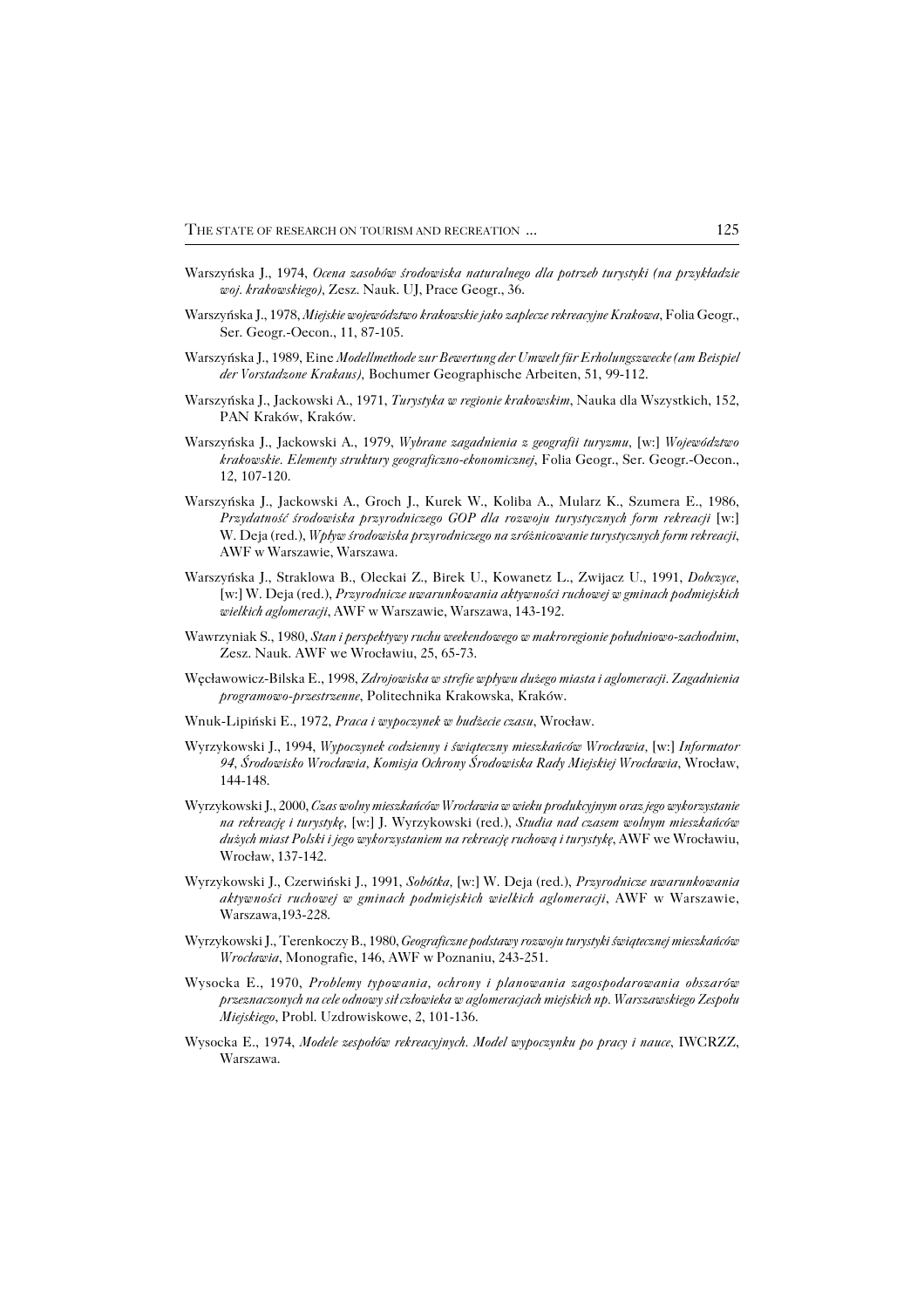- *Zagospodarowanie rekreacyjne Leśnego Pasa Ochronnego Górnośląskiego Okręgu Przemysłowego*, 1970, Materiały TUP, 32, cz. I, II.
- *Zasady i koncepcje zagospodarowania LPO dla celów rekreacyjno−wypoczynkowych*, 1971, PAN, Inst. Inżynierii Środowiska, Zabrze (maszynopis).
- Zawadzka A., 1989, *Czas wolny młodych nauczycielek*, Probl. Opiekuńczo−Wychowawcze, 8, 295−298.
- Zawadzka A., 1991a, *Koncepcja czasu wolnego oraz wypoczynku dzieci w różnym wieku*, Prace Pedagog., Uniw. Wrocławski, Wrocław.
- Zawadzka A., 1991b, *Wypoczynek nauczycielek dzieci młodszych*, Nowa Szkoła, 4, 220−224.
- Zawadzka A., 1994, *Wykorzystanie czasu wolnego. Wakacje uczniów*, Probl. Opiekuńczo− Wychowawcze, 2, 23−27.
- Zawadzka A., 1995, *Uwarunkowania wychowania do czasu wolnego w rodzinie i w środowisku lokalnym ludzi III wieku*, Edukacja Dorosłych, 2, 39−51.
- Zawadzka A., 2000, *Wspólna rekreacja fizyczna dziadków i wnuków,* [w:] J. Wyrzykowski (red.), *Studia nad czasem wolnym mieszkańców dużych miast Polski i jego wykorzystaniem na rekreację ruchową i turystykę*, AWF we Wrocławiu, Wrocław, 259−262.
- Zątek W*., 1980, Ekologiczne podstawy wyznaczania terenów rekreacyjnych w strefie podmiejskiej na tle krajowego systemu ochrony*, Monografie, 146, AWF w Poznaniu, 63−71.
- Zdebski J., 1991, *Modele wypoczynku wakacyjnego i weekendowego w Polsce*, Probl. Turystyki, 1/2, 29−36.
- Zürn M., 1975, *Wyjazdy świąteczne mieszkańców Krakowa*, Ruch Turystyczny, 3, 71−88.
- Zürn M., 1977a, *Badania reprezentacyjne jako podstawa szacunku turystycznych wyjazdów weekendowych. Próba zastosowania i uwagi metodologiczne*, Biul. Informacyjny Inst. Turystyki, 3, 14−20.
- Zürn M., 1977b, *Popularność wyjazdów weekendowych w społeczeństwie polskim*, Zesz. Nauk. Inst. Turystyki, 5, 34−44.

# **Stan badań nad turystyką i rekreacją na obszarze stref podmiejskich głównych miast Polski**

#### **Streszczenie**

Jedną z podstawowych funkcji pełnionych przez strefę podmiejską jest funkcja wypoczynkowa. Zaspokaja ona w dużej mierze zapotrzebowanie na wypoczynek codzienny oraz weekendowy (świąteczny), jak i urlopowy mieszkańców miast.

Badania nad czasem wolnym oraz jego wykorzystaniem sięgają w Polsce okresu międzywojennego, ale wyraźne nasilenie ich notuje się od lat 60. W latach 70. badania te koncentrowały się w głównej mierze na problematyce czasu wolnego i wypoczynku różnych środowisk społecznych, profilaktycznych funkcjach rekreacji w odniesieniu do różnych grup zawodowych oraz środowiskowych uwarunkowaniach wypoczynku. Obecnie, ze względu na zmiany, jakie zaszły w Polsce po roku 1989, a w sferze społecznej przejawiające się m.in. znacznym zróżnicowaniem budżetu czasu, a zarazem silniejszym